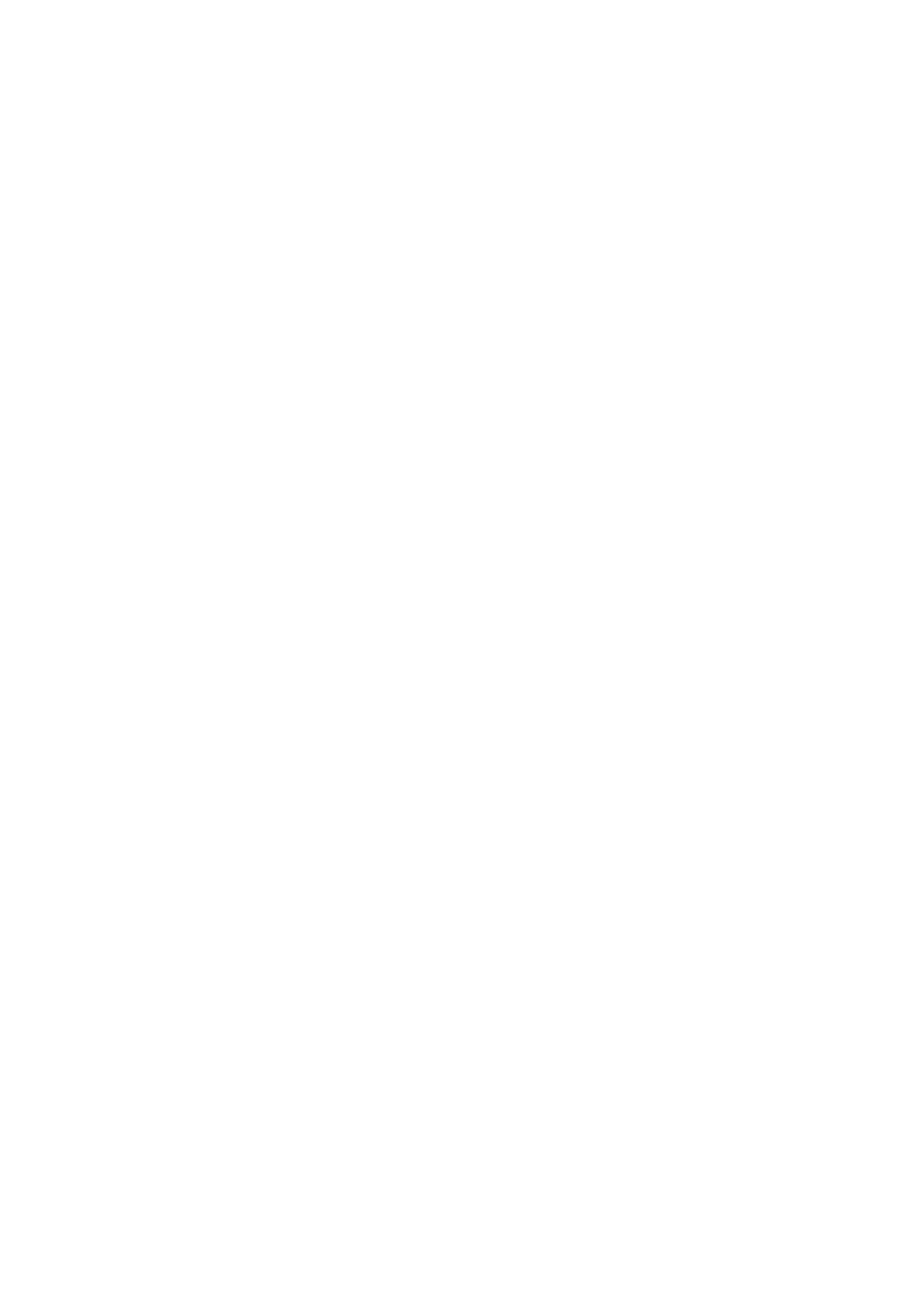### Invitation from the Chairman



### ££

The AGM is a valuable opportunity for you to ask questions to the Board and your participation in the AGM is important to the Company."

*/ Jean-Paul Luksic Chairman*

#### **Dear shareholder**

I am pleased to invite you to the 2022 Annual General Meeting (the "**AGM**") of Antofagasta plc (the "**Company**"). The AGM will be held at 2:00 pm on 11 May 2022 at Church House Westminster, Dean's Yard, London SW1P 3NZ.

The AGM is an important event and the Board is keen to encourage shareholders to attend this year's AGM in person provided that they are able to do so safely and in accordance with prevailing guidance issued by the UK Government. In case the situation changes, however, we have decided to convene the meeting as a hybrid meeting (taking advantage of the relevant provisions introduced into the Company's Articles of Association at last year's AGM). This enables shareholders to attend and participate (including voting) in the business of the AGM by either attending a physical location or by electronic means.

The formal notice of AGM is set out on pages 3 to 5 and an explanation of the business to be considered and voted on at the AGM is set out on pages 6 to 9. A user guide can be found on page 19 in respect of the electronic elements of the AGM, including instructions on how to join the meeting and submit your votes on the day.

As you will see, the resolutions to be proposed at the AGM this year cover substantially the same business as has been covered in previous AGMs.

#### **COVID-19**

At the date of this notice, shareholders are entitled to attend and vote at the AGM in person. While it is currently anticipated that there will be no restrictions on social contact or meeting format at the time of the AGM, the board continues to monitor the ongoing COVID-19 situation, including the UK Government's guidance, and may need to make changes to the arrangements relating to the AGM or put in place additional health and safety measures. Shareholders should therefore continue to check the Company's website and announcements for any updates.

Shareholders are asked not to attend the AGM in person if they are displaying any symptoms of COVID-19 or have recently been in contact with anyone who has tested positive.

Please note that given restrictions on international travel and the differing COVID-19 situations around the world, it is possible that some or all your Directors (all of whom live outside the United Kingdom) will have to attend the meeting electronically.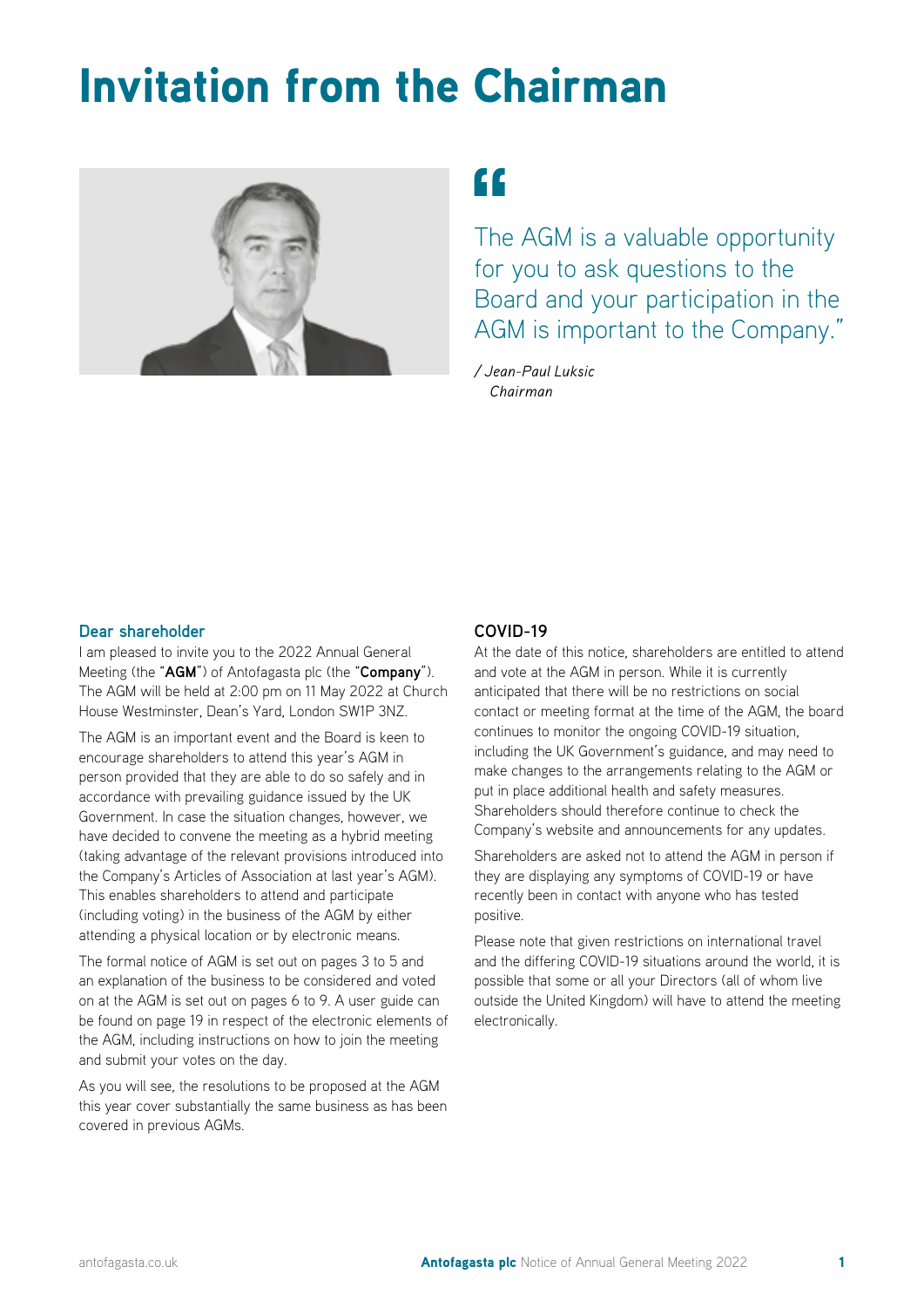#### **Action to be taken**

You will find enclosed separate forms of proxy for use at the AGM of the ordinary shareholders and preference shareholders (as applicable). Please complete, sign and submit each enclosed form as soon as possible in accordance with the instructions printed on them, whether or not you intend to be present at the AGM (either electronically or in person). Completion of a form of proxy will not prevent you from attending in person and voting at the AGM should you subsequently decide to do so.

Whether you intend to participate in the meeting or not, you are strongly encouraged to appoint a proxy in advance of the meeting using one of the methods detailed in this notice. If you appoint the Chairman of the meeting as your proxy, this will ensure your votes are cast in accordance with your wishes.

Forms of proxy should be deposited (or submitted electronically at **https://www.eproxyappointment.com**), with the registrars of the Company, Computershare Investor Services PLC, The Pavilions, Bridgwater Road, Bristol BS99 6ZY, as soon as possible, but in any event no later than 2:00 pm on 9 May 2022. CREST members wishing to use the CREST electronic appointment service are referred to Note 7 of the notice of AGM on page 10.

#### **Recommendation**

Your Directors consider that the resolutions described in this notice are in the best interests of shareholders as a whole and unanimously recommend shareholders to vote in favour of them.

Together with the Board, I would like to thank you for your continued support.

Yours sincerely

*Jean-Paul Luksic*

*Chairman*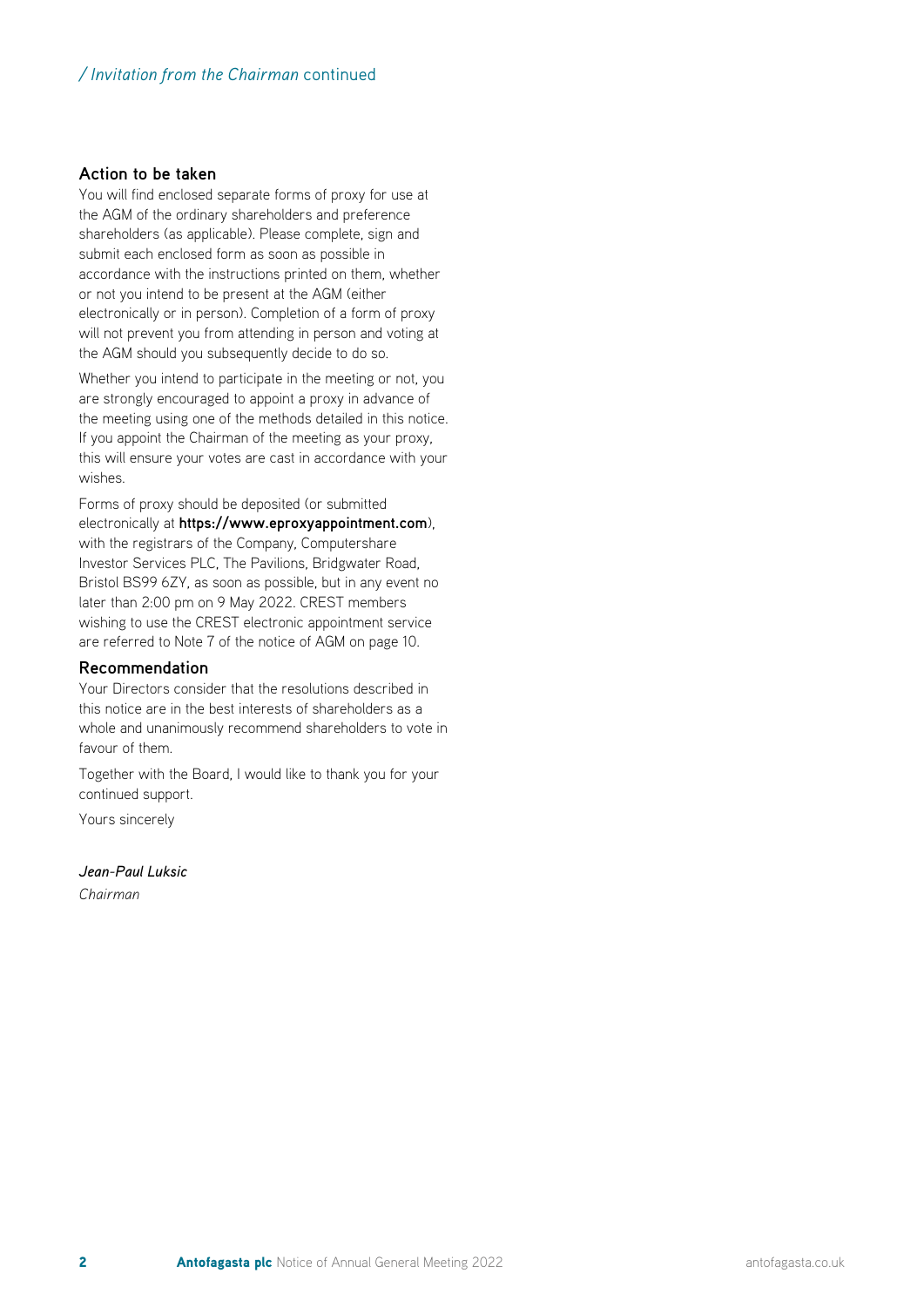## Notice of Annual General Meeting

**Notice is hereby given that the 2022 Annual General Meeting of the Company will be held as a hybrid meeting at Church House Westminster, Dean's Yard, London SW1P 3NZ on 11 May 2022 at 2:00 pm and electronically, to consider and, if thought fit, pass the following resolutions.**

Resolutions 17 to 20 (inclusive) will be proposed as special resolutions. All other resolutions will be proposed as ordinary resolutions.

#### **Ordinary resolutions**

- 1. To receive the accounts and the reports of the Directors and of the auditors for the year ended 31 December 2021.
- 2. To approve the Directors' and CEO Remuneration Report for the year ended 31 December 2021.
- 3. To declare a final dividend.
- 4. To re-elect Jean-Paul Luksic as a Director.
- 5. To re-elect Tony Jensen as a Director.
- 6. To re-elect Ramón Jara as a Director.
- 7. To re-elect Juan Claro as a Director.
- 8. To re-elect Andrónico Luksic as a Director.
- 9. To re-elect Vivianne Blanlot as a Director.
- 10. To re-elect Jorge Bande as a Director.
- 11. To re-elect Francisca Castro as a Director.
- 12. To re-elect Michael Anglin as a Director.
- 13. To re-elect Eugenia Parot as a Director.
- 14. To re-appoint PricewaterhouseCoopers LLP as auditors of the Company to hold office from the conclusion of this meeting until the conclusion of the next general meeting at which the accounts are laid before the Company.
- 15. To authorise the Audit and Risk Committee for and on behalf of the Board to fix the remuneration of the auditors.
- 16. **THAT**, in substitution for all existing authorities, the Directors be generally and unconditionally authorised in accordance with section 551 of the Companies Act 2006 to exercise all the powers of the Company to allot shares (as defined in section 540 of the Companies Act 2006) in the Company or grant rights to subscribe for or to convert any security into shares in the Company:
	- a. up to an aggregate nominal amount of £16,430,945; and
	- b. comprising equity securities (as defined in section 560(1) of the Companies Act 2006) up to a further aggregate nominal amount of £16,430,945 in connection with an offer by way of a rights issue,

such authorities to last until the earlier of 30 June 2023 (the last day by which the Company must hold an annual general meeting in 2023) or the end of the Company's next annual general meeting in 2023 but, in each case, so that the Company may make offers and enter into agreements before the authority expires which would, or might, require shares to be allotted or rights to subscribe for or to convert any security into shares to be granted after the authority expires, and the Directors may allot shares or grant such rights under any such offer or agreement as if the authority had not expired. References in this Resolution 16 to the nominal amount of rights to subscribe for or to convert any security into shares (including where such rights are referred to as equity securities as defined in section 560(1) of the Companies Act 2006) are to the nominal amount of shares that may be allotted pursuant to the rights.

For the purposes of this Resolution 16, "**rights issue**" means an offer:

- i. to ordinary shareholders in proportion (as nearly as may be practicable) to their existing holdings; and
- ii. to holders of other equity securities (as defined in section 560(1) of the Companies Act 2006) as required by the rights of those securities or, subject to such rights, as the Directors otherwise consider necessary,

to subscribe for further securities by means of the issue of a renounceable letter (or other negotiable document) which may be traded for a period before payment for the securities is due, including an offer to which the Directors may impose any limits or restrictions or make any arrangements which they consider necessary or appropriate to deal with treasury shares, fractional entitlements, record dates, legal, regulatory or practical problems in, or under the laws of, any territory or any other matter.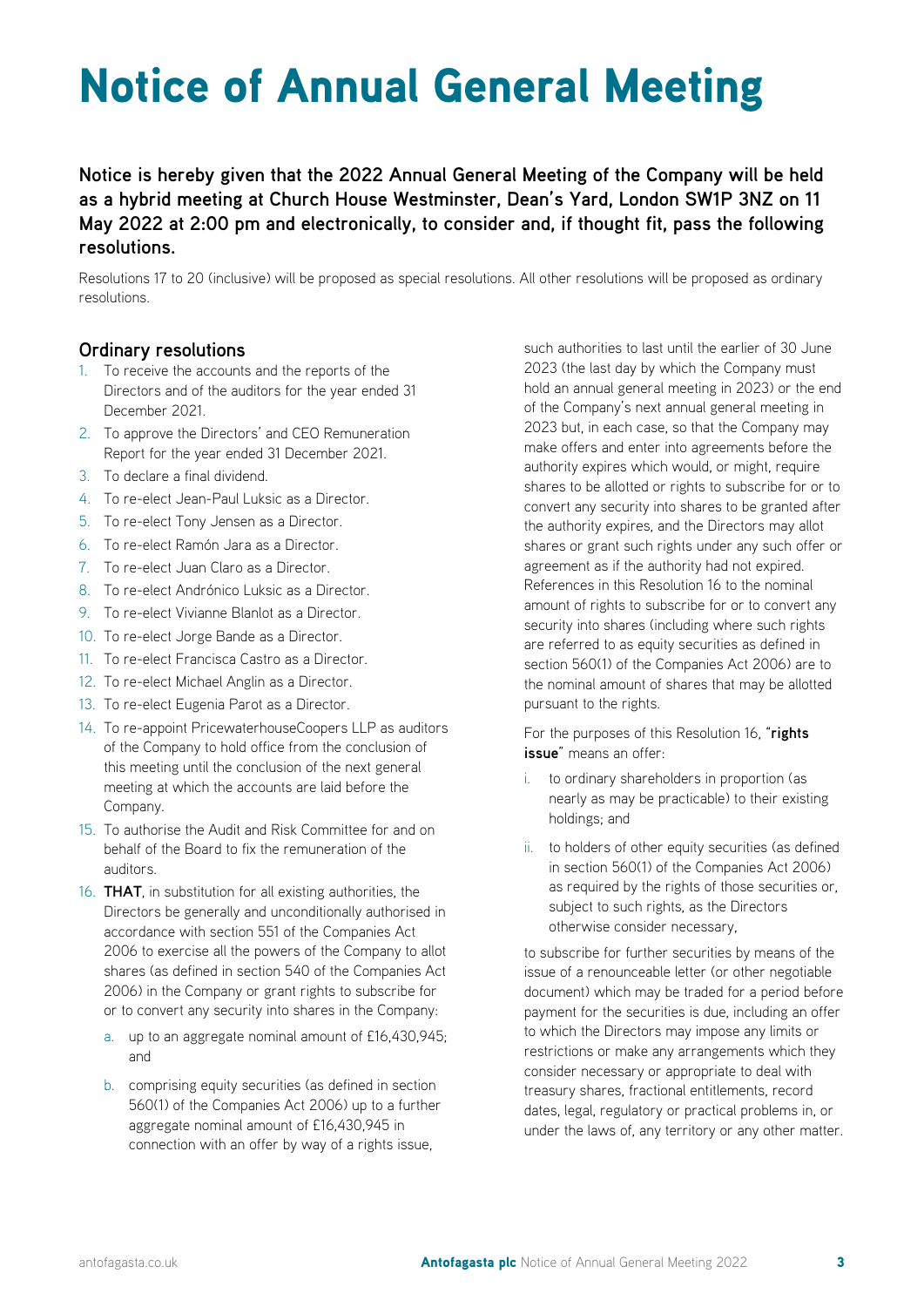#### **Special resolutions**

- 17. **THAT**, in substitution for all existing authorities and subject to the passing of Resolution 16, the Directors be generally empowered pursuant to section 570 of the Companies Act 2006 to allot equity securities (as defined in section 560(1) of the Companies Act 2006) for cash pursuant to the authority granted by Resolution 16 and/or pursuant to section 573 of the Companies Act 2006 to sell ordinary shares held by the Company as treasury shares for cash, in each case free of the restriction in section 561 of the Companies Act 2006, such authority to be limited:
	- a. to the allotment of equity securities and/or sale of treasury shares for cash in connection with an offer of equity securities (but in the case of an allotment pursuant to the authority granted by paragraph (b) of Resolution 16, by way of a rights issue only):
		- i. to ordinary shareholders in proportion (as nearly as may be practicable) to their existing holdings; and
		- ii. to holders of other equity securities (as defined in section 560(1) of the Companies Act 2006), as required by the rights of those securities or, subject to such rights, as the Directors otherwise consider necessary,

and so that the Directors may impose any limits or restrictions or make any other arrangements which they consider necessary or appropriate to deal with treasury shares, fractional entitlements, record dates, legal, regulatory or practical problems in, or under the laws of, any territory or any other matter; and

b. to the allotment of equity securities pursuant to the authority granted by paragraph (a) of Resolution 16 and/or sale of treasury shares for cash (in each case otherwise than in the circumstances set out in paragraph (a) of this Resolution 17) up to a nominal amount of £2,464,641 (calculated, in the case of equity securities which are rights to subscribe for, or to convert securities into, ordinary shares by reference to the aggregate nominal amount of relevant shares which may be allotted pursuant to such rights),

such authority to last until the earlier of 30 June 2023 (the last day by which the Company must hold an annual general meeting in 2023) or the conclusion of the Company's next annual general meeting in 2023 but, in each case, so that the Company may make offers and enter into agreements before the authority expires which would, or might, require equity securities to be allotted (and/or treasury shares to be sold) after the authority expires and the Directors may allot equity securities (and/or sell treasury shares) under any such offer or agreement as if the authority hereby conferred had not expired.

For the purposes of this Resolution 17, "rights issue" has the same meaning as in Resolution 16 above.

- 18. **THAT**, in addition to any authority granted under Resolution 17, and subject to the passing of Resolution 16, the Directors be generally empowered pursuant to section 570 of the Companies Act 2006 to allot equity securities (as defined in section 560(1) of the Companies Act 2006) for cash pursuant to the authority granted by Resolution 16 and/or pursuant to section 573 of the Companies Act 2006 to sell ordinary shares held by the Company as treasury shares for cash, in each case free of the restriction in section 561 of the Companies Act 2006, such authority to be:
	- a. limited to the allotment of equity securities and/or sale of treasury shares for cash up to an aggregate nominal amount of £2,464,641 (calculated, in the case of equity securities which are rights to subscribe for, or to convert securities into, ordinary shares by reference to the aggregate nominal amount of relevant shares which may be allotted pursuant to such rights); and
	- b. used only for the purposes of financing (or refinancing, if the authority is to be used within six months after the original transaction) a transaction which the Directors determine to be an acquisition or other capital investment of a kind contemplated by the Statement of Principles on Disapplying Pre-Emption Rights most recently published by the Pre-Emption Group prior to the date of this notice,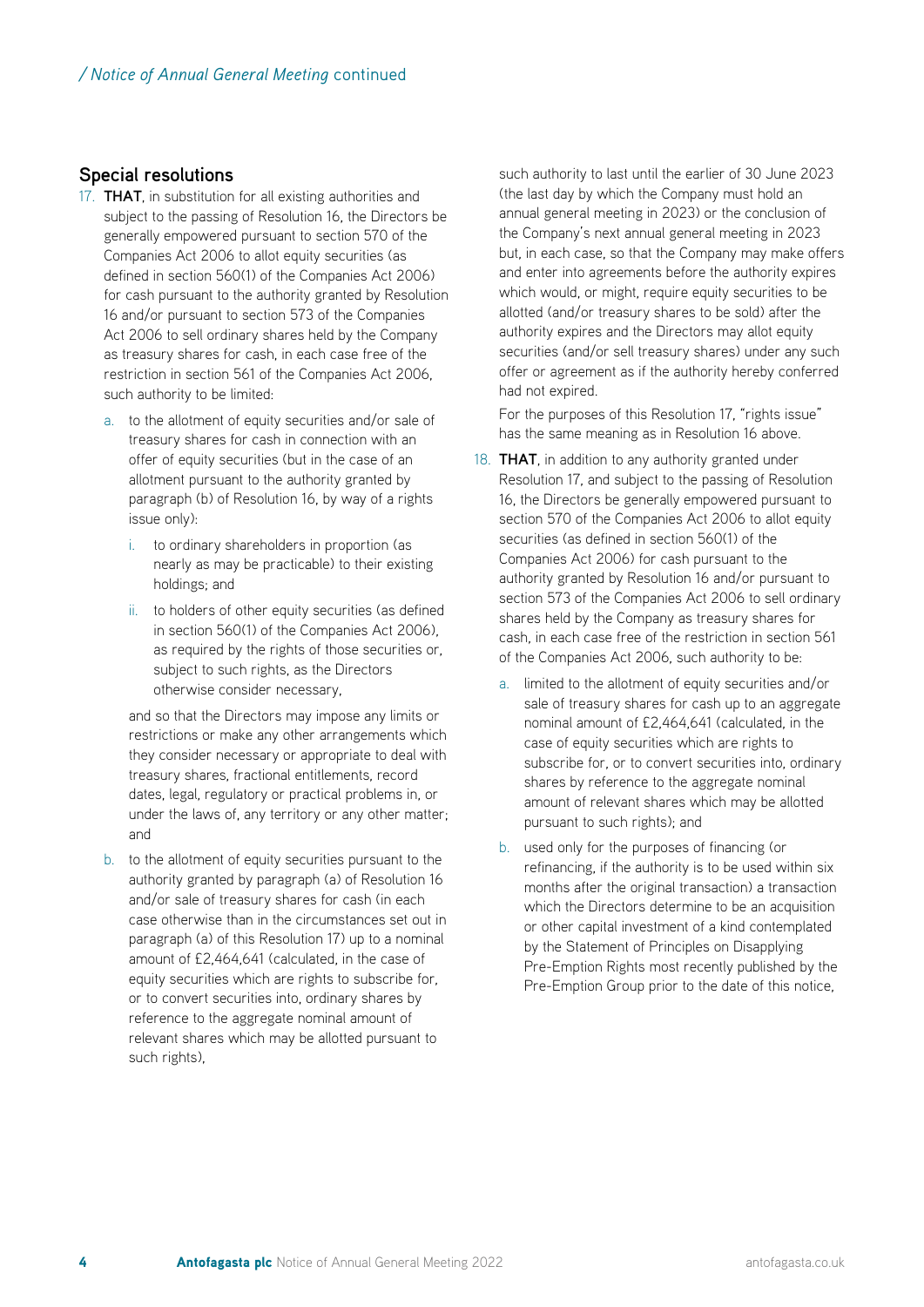such authority to last until the earlier of 30 June 2023 (the last day by which the Company must hold an annual general meeting in 2023) or the end of the Company's next annual general meeting in 2023 but, in each case, so that the Company may make offers and enter into agreements before the authority expires which would, or might, require equity securities to be allotted or rights to subscribe for or to convert any security into shares to be granted (and/or treasury shares to be sold) after the authority expires and the Directors may allot equity securities or grant such rights (and/or sell treasury shares) under any such offer or agreement as if the authority conferred hereby had not expired.

- 19. **THAT** the Company be generally and unconditionally authorised to make one or more market purchases (within the meaning of section 693(4) of the Companies Act 2006) of ordinary shares of 5p in the capital of the Company ("**Ordinary Shares**"), provided that:
	- a. the maximum aggregate number of Ordinary Shares authorised to be purchased is 98,585,669 (representing 10% of the issued ordinary share capital);
	- b. the minimum price (excluding expenses) which may be paid for an Ordinary Share is 5p;
	- c. the maximum price (excluding expenses) which may be paid for an Ordinary Share shall be the higher of: (1) an amount equal to 105% of the average of the middle market quotations for an Ordinary Share as derived from the London Stock Exchange Daily Official List for the five business days immediately preceding the day on which that Ordinary Share is purchased; and (2) the higher of the price of the last independent trade and the highest current independent bid for an Ordinary Share on the trading venue where the purchase is carried out;
	- d. this authority will last until the earlier of 30 June 2023 (the last day by which the Company must hold an annual general meeting in 2023) or the end of the Company's next annual general meeting in 2023; and
	- e. the Company may make a contract to purchase Ordinary Shares under this authority before the expiry of the authority which will or may be executed wholly or partly after the expiry of the authority, and may make a purchase of Ordinary Shares in pursuance of any such contract.

20. **THAT** a general meeting of the Company, other than an annual general meeting, may be called on not less than 14 clear days' notice.

By order of the Board

#### *Julian Anderson*

*Company Secretary*

24 March 2022

103 Mount Street London W1K 2TJ

Registered in England and Wales Company No. 1627889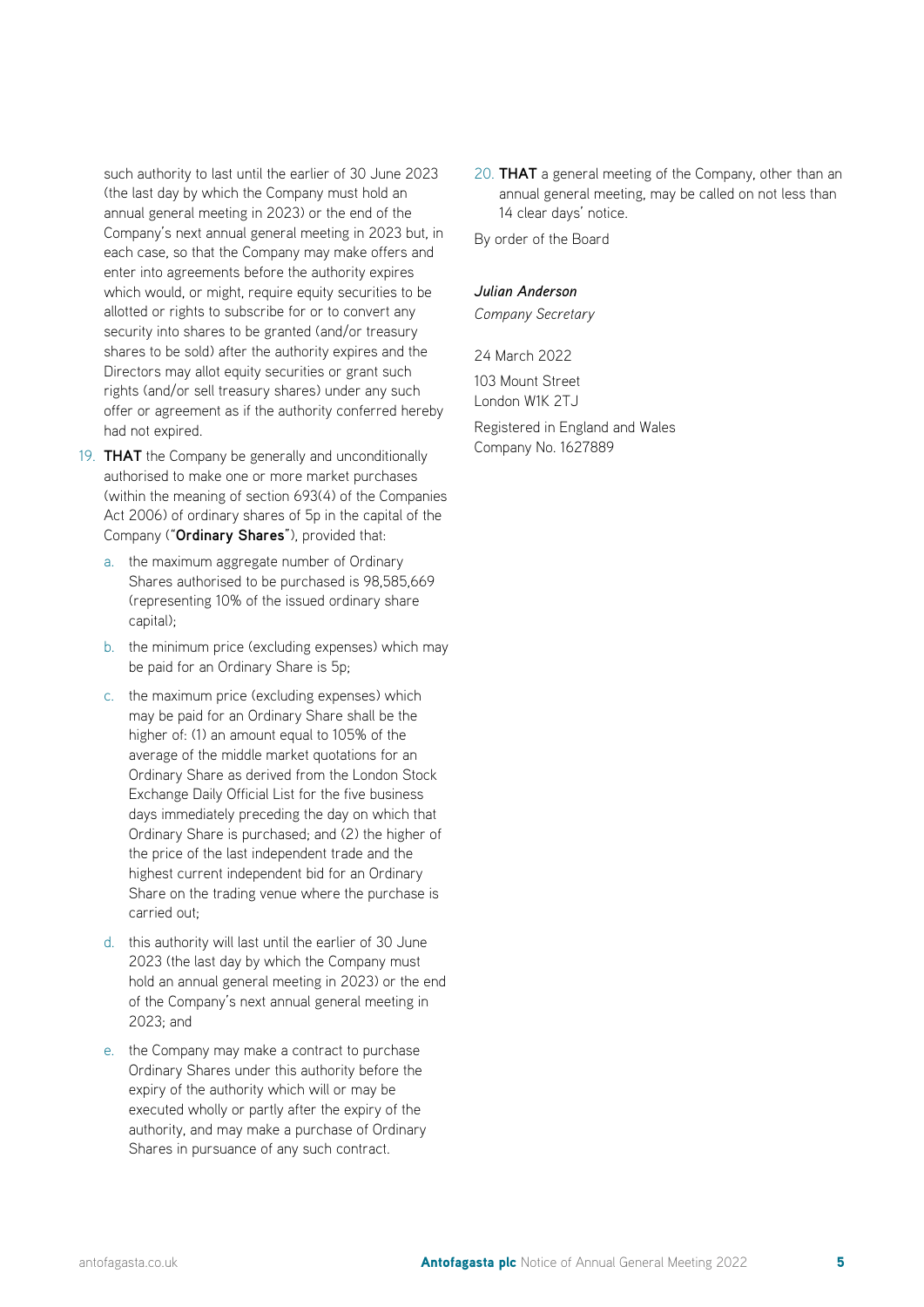### Explanatory notes to the resolutions

#### **The explanatory notes that follow form part of the notice of the AGM and provide important information regarding the items of business to be considered at the AGM.**

Resolutions 1 to 16 (inclusive) are proposed as ordinary resolutions. This means that for each of these resolutions to be passed, more than half of the votes cast must be in favour of the resolution. Resolutions 17 to 20 (inclusive) are proposed as special resolutions. This means that for each of these resolutions to be passed, at least three-quarters of the votes cast must be in favour of the resolution.

#### **Resolution 1**

#### **Annual Report and Financial Statements**

Shareholders will be asked to receive the Annual Report and Financial Statements (the "**Annual Report**") of the Company for the year ended 31 December 2021, together with the reports of the Directors and auditors thereon. The financial statements contained in the Annual Report comply with International Financial Reporting Standards.

#### **Resolution 2**

#### **Remuneration Report**

Resolution 2 is to approve the Directors' and CEO Remuneration Report, which sets out how the Directors' and CEO Remuneration Policy was applied during the year ended 31 December 2021. The Directors' and CEO Remuneration Report is included on pages 148 to 160 of the Annual Report and has been prepared in accordance with the requirements of section 421 of the Companies Act 2006 (and regulations made under that section) and the UK Corporate Governance Code.

The Directors' and CEO Remuneration Policy was approved by shareholders at the annual general meeting on 20 May 2020 for a period of up to three years and is, therefore, not required to be put to shareholders for approval at this year's AGM. It will be put to shareholders for approval again no later than the annual general meeting in 2023.

The vote upon Resolution 2 is advisory. It is not specific to individual levels of remuneration and the Directors' entitlement to remuneration is not conditional on it.

The full Directors' Remuneration Policy approved by shareholders at the 2020 annual general meeting can be found on the Remuneration and Talent Management section of the Company's website at

**https://www.antofagasta.co.uk/about-us/corporategovernance/board-committees.**

#### **Resolution 3**

#### **Declaration of final dividend**

Resolution 3 is to declare a final dividend. If approved, a final dividend of 118.9 cents per ordinary share will be paid on 13 May 2022 to shareholders on the register at close of business on 22 April 2022. An interim dividend of 23.6 cents per ordinary share was paid on 1 October 2021. This gives total dividends per ordinary share proposed in relation to 2021 of 142.5 cents per share. The total amount of dividends to ordinary shareholders proposed in relation to 2021 will be \$1,404.8 million.

Dividends are paid gross without deduction of United Kingdom income tax. The Company is a resident in the United Kingdom for tax purposes.

#### **Resolutions 4 to 13**

#### **Re-election of all Directors**

In accordance with provision 18 of the UK Corporate Governance Code, all the Directors are required to be subject to annual re-election by shareholders. Each of the Directors will stand for re-election at the AGM. The Chairman has confirmed that, following formal performance evaluation, all of those Directors continue to perform effectively and demonstrate commitment to their roles.

Biographical details for all the Directors at the date of this notice are set out on pages 13 to 18 to enable shareholders to take an informed decision on their re-election.

Resolutions 5, 9, 10, 11, 12 and 13 relate to the re-election of Tony Jensen, Vivianne Blanlot, Jorge Bande, Francisca Castro, Michael Anglin and Eugenia Parot who are the Directors at the date of this notice who meet all of the independence criteria set out in provision 10 of the UK Corporate Governance Code and who the Board has determined are independent Directors for the purposes of the UK Corporate Governance Code (the "**Independent Directors**").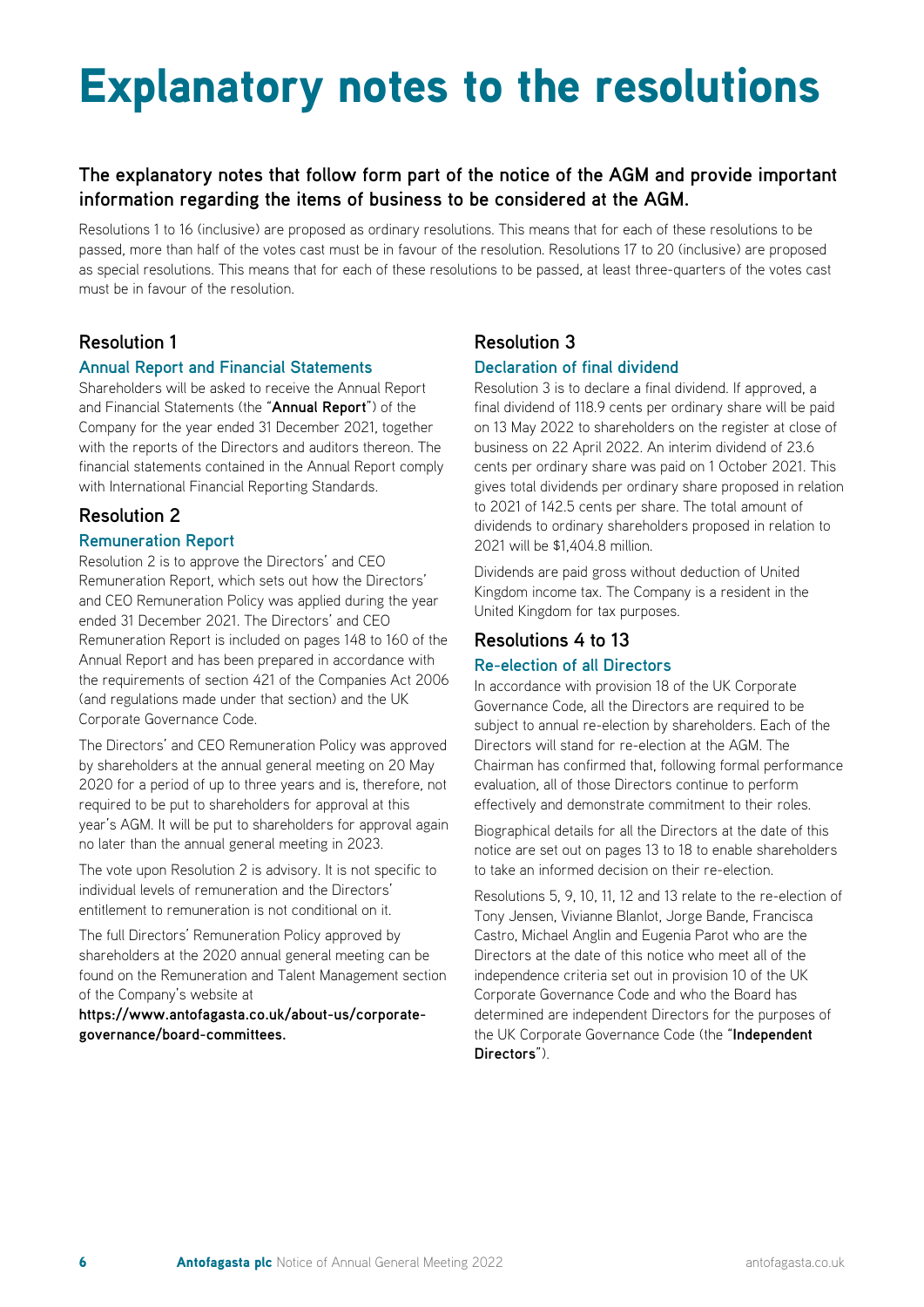As the Company has a controlling shareholder, election or re-election of the Independent Directors must be approved by a majority vote of both:

- 1. the shareholders of the Company; and
- 2. the independent shareholders of the Company (that is, each shareholder of the Company entitled to vote on the election or re-election of Directors who is not a controlling shareholder of the Company).

Resolutions 5, 9, 10, 11, 12 and 13 are therefore being proposed as ordinary resolutions on which all shareholders may vote. In addition, however, the Company will separately count the number of votes cast by independent shareholders in favour of each resolution (as a proportion of the total votes of independent shareholders cast on each resolution) to determine whether the threshold referred to in 2 above has been met. The Company will announce the results of these resolutions on this basis as well as announcing the results of the ordinary resolutions of all shareholders.

For these purposes, the votes controlled by the E. Abaroa Foundation (which is a controlling shareholder of the Company as it controls more than 30% of the voting rights in the Company) and of the other shareholders with whom it is acting in concert will therefore be excluded when calculating the votes of the independent shareholders as referred to in 2 above.

Under the Listing Rules, if a resolution to elect or re-elect an Independent Director is not approved by a majority vote of both the shareholders as a whole and the independent shareholders of the Company at the AGM, a further resolution may be put forward to be approved by the shareholders as a whole at a general meeting which must be held more than 90 days after the date of the first vote but within 120 days of the first vote. Accordingly, if any of Resolutions 5, 9, 10, 11, 12 or 13 is not approved by a majority vote of the Company's independent shareholders at the AGM, the relevant Independent Director(s) will be treated as having been re-elected only for the period from the date of the AGM until the earlier of: (i) the close of any general meeting of the Company, convened for a date more than 90 days after the AGM but within 120 days of the AGM, to propose a further resolution to re-elect him or her; (ii) the date which is 120 days after the AGM; or (iii) the date of any announcement by the Board that it does not intend to hold a second vote. In the event that the Independent Director's re-election is approved by a majority vote of all shareholders at a second meeting, the Independent Director will then be re-elected until the next annual general meeting.

The Company is also required to provide details of: (i) any previous or existing relationship, transaction or arrangement between an Independent Director and the Company, its Directors, any controlling shareholder or any associate of a controlling shareholder; (ii) why the Company considers the Independent Director will be an effective director; (iii) how the Company has determined that the Director is an independent Director; and (iv) the process by which the Company has selected the Independent Director. All applicable details are provided for the Independent Directors as part of their respective biographies below.

The Company has received confirmation from each of the Independent Directors that, except as disclosed in the biographical details set out on pages 13 to 18, he or she has (or has had) no existing or previous relationship, transaction or arrangement with the Company, its Directors, any controlling shareholder or any associate of a controlling shareholder.

#### **Resolutions 14 and 15**

#### **Re-appointment of auditors and auditors' remuneration**

The Company is required at each general meeting at which financial statements are presented to appoint auditors to hold office until the end of the next such meeting. The Company conducted a tender process in 2014 for external audit services to be carried out following the 2015 annual general meeting and PricewaterhouseCoopers LLP (**"PwC"**) was appointed by shareholders at the 2015 annual general meeting. PwC has indicated its willingness to be re-appointed to this office. Accordingly, Resolution 14 re-appoints PwC as auditors to the Company from the end of this AGM until the end of the Company's next annual general meeting in 2023 and Resolution 15 authorises the Audit and Risk Committee (for and on behalf of the Board) to fix the remuneration of the auditors.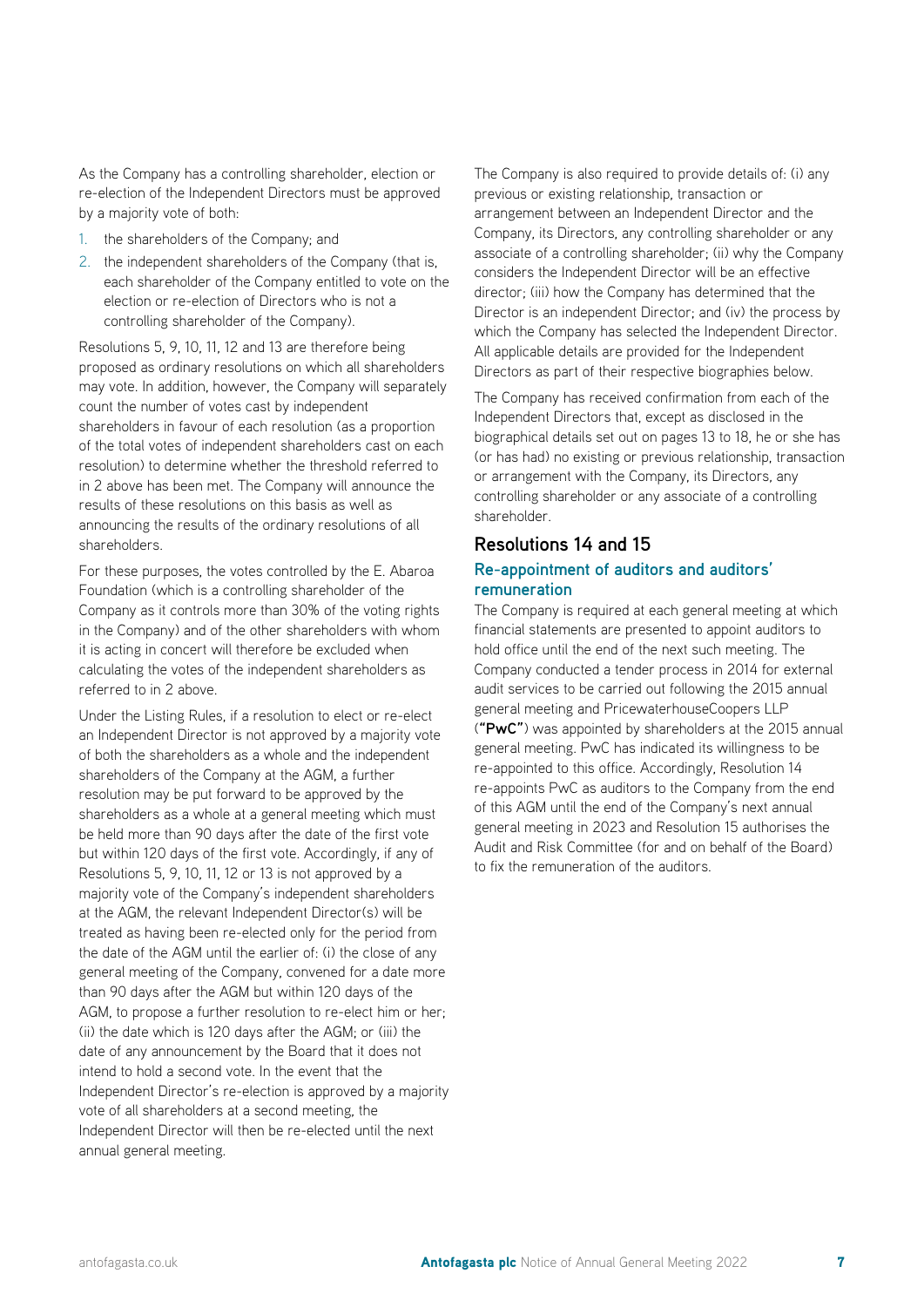#### **Resolution 16**

#### **Authority to allot**

The Companies Act 2006 prevents the Directors from allotting unissued shares of the Company unless they are authorised to do so by the shareholders in a general meeting or by the Articles of Association.

The guidelines issued by The Investment Association on directors' authority to allot shares state that its members will permit, and treat as routine, resolutions seeking authority to allot shares representing up to two-thirds of the Company's issued share capital. The guidelines provide that any routine authority to allot shares representing in excess of one-third of the Company's issued share capital should only be used to allot shares pursuant to a fully pre-emptive rights issue.

In accordance with these guidelines, the Directors are seeking authority to allot shares in the capital of the Company up to a maximum nominal amount of £32,861,890 (representing 657,237,800 ordinary shares of 5p each), which represents The Investment Association's guidelines limit of approximately two-thirds of the Company's issued ordinary share capital as at 23 March 2022 (being the last business day prior to the date of this notice). Of this amount, £16,430,945 (representing 328,618,900 ordinary shares of 5p each), which represents approximately one-third of the Company's issued ordinary share capital as at 23 March 2022 (being the last business day prior to the date of this notice), can only be allotted pursuant to a rights issue.

The authority will last until the earlier of 30 June 2023 (the last date by which the Company must hold an annual general meeting in 2023) or the conclusion of the Company's next annual general meeting in 2023.

The Directors have no present intention to exercise this authority. However, the Directors consider it appropriate to maintain the flexibility that this authority provides to be able to respond to market developments and to enable allotments to take place, if appropriate, to finance business opportunities as they arise.

As at 23 March 2022 (being the last business day prior to the date of this notice), no ordinary shares were held by the Company in treasury and the issued ordinary share capital of the Company has not changed since 23 March 2021.

#### **Resolutions 17 and 18**

#### **Power of the Company to issue shares other than pro rata to its existing shareholders**

The Companies Act 2006 prevents the Directors from issuing equity securities of the Company for cash other than pro rata to ordinary shareholders unless they are empowered to do so by special resolution or by the Articles

of Association. Resolutions 17 and 18, which are proposed as special resolutions, will give the Directors the authority to allot ordinary shares or other equity securities (or sell any ordinary shares which the Company elects to hold in treasury) for cash without first offering them to existing shareholders in proportion to their existing shareholdings.

The authority in Resolution 17 will be limited to allotments or sales in connection with pre-emptive offers and offers to holders of other equity securities if required by the rights of those shares (subject to the right of the Board to impose necessary or appropriate limitations to deal with, for example, fractional entitlements and regulatory matters), or otherwise up to an aggregate nominal amount of £2,464,641 (representing 49,292,820 ordinary shares).

This aggregate nominal amount represents slightly less than 5% of the issued ordinary share capital of the Company as at 23 March 2022 (being the last business day prior to the date of this notice).

The authority in Resolution 18 will be limited to allotments or sales in connection with the financing (or refinancing, if the authority is to be used within six months after the original transaction) of an acquisition or specified capital investment which is announced contemporaneously with the allotment or which has taken place in the preceding six-month period and is disclosed in the announcement of the allotment. The authority under Resolution 18 will be limited to a nominal amount of £2,464,641 (representing 49,292,820 ordinary shares). This aggregate nominal amount represents slightly less than 5% of the issued ordinary share capital of the Company as at 23 March 2022 (being the last business day prior to the date of this notice).

The authorities in Resolutions 17 and 18 comply with The Investment Association's share capital management guidelines and are in line with the Pre-emption Group's Statement of Principles, as updated in March 2015 (the "**Statement of Principles**") and follow the resolution templates issued by the Pre-Emption Group in May 2016.

In exercising the authority in Resolution 17, the Board intends to adhere to the provisions in the Statement of Principles and not to allot shares for cash on a non pre-emptive basis pursuant to the authority in paragraph (b) of Resolution 17:

- 1. in excess of an amount equal to 5% of the issued ordinary share capital of the Company (excluding any treasury shares); or
- 2. in excess of an amount equal to 7.5% of the issued ordinary share capital of the Company (excluding any treasury shares) within a rolling three-year period, without prior consultation with shareholders.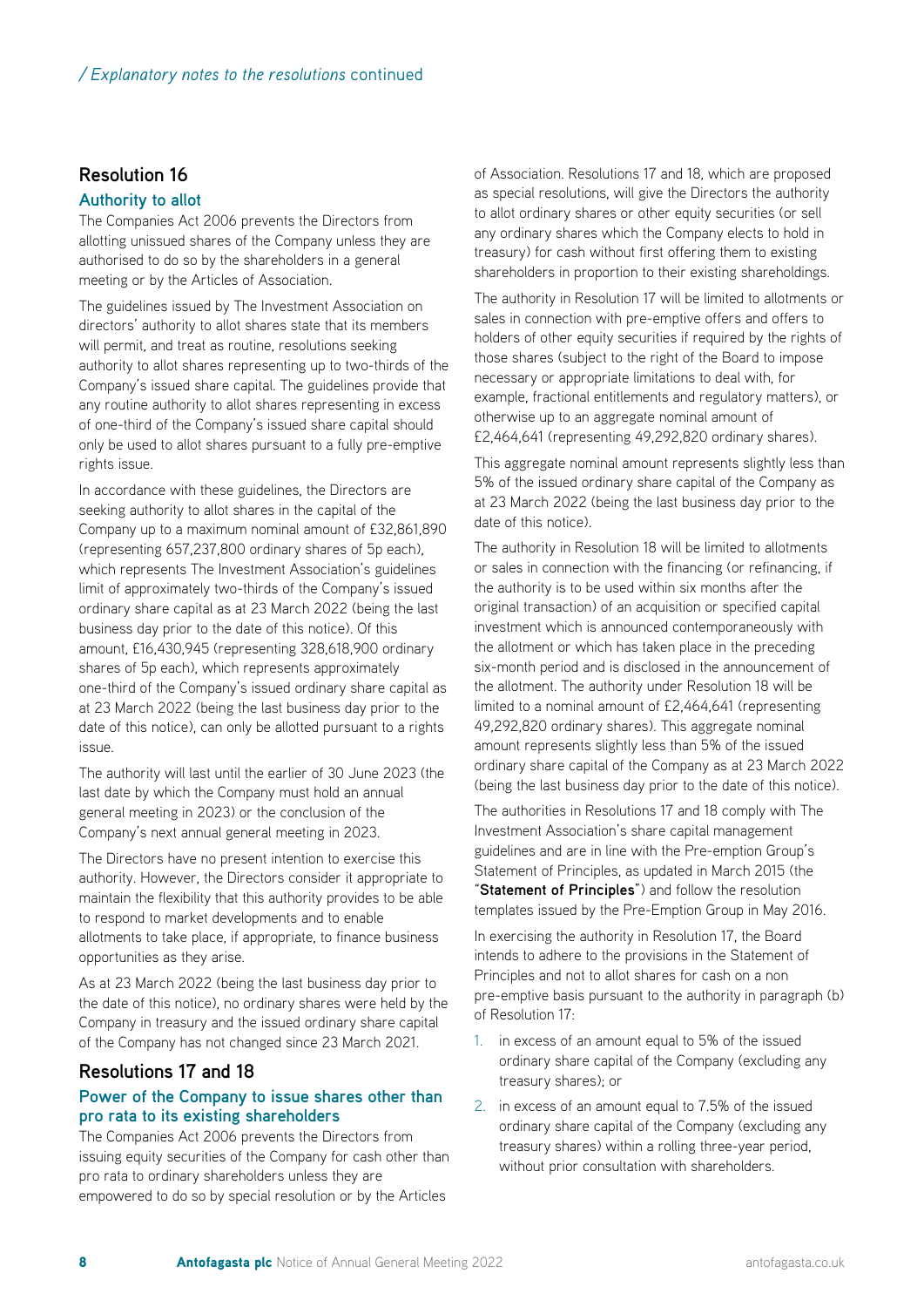Adherence to the Statement of Principles would not preclude issuances under the authority in Resolution 18.

These authorities will last until the earlier of 30 June 2023 (the last date by which the Company must hold an AGM in 2023) or the conclusion of the Company's next annual general meeting in 2023.

The Directors have no present intention to exercise these authorities. However, as with the authority in Resolution 16, the Directors consider it appropriate to maintain the flexibility that these authorities provide to be able to respond to market developments and to enable allotments to take place, if appropriate, to finance business opportunities as they arise, without making a pre-emptive offer to existing shareholders.

#### **Resolution 19**

#### **Power of the Company to purchase its own shares**

At the 2021 annual general meeting, the Company was granted authority to purchase up to 98,585,669 of its own ordinary shares (which represented 10% of the issued ordinary share capital of the Company). The Directors now propose that this authority should be renewed.

The Directors have no present intention to exercise the authority sought by this resolution. However, the Directors believe that it is in the best interests of the shareholders that the Company has the flexibility to make market purchases of its own ordinary shares. The Directors intend to exercise this power only when, in light of market conditions prevailing at the time, they believe that the effect of such purchases will be to increase earnings per share and is in the best interests of shareholders generally. Any ordinary shares purchased in this way will either be cancelled or held in treasury. Resolution 19, which is proposed as a special resolution, specifies not only the maximum number of ordinary shares that the Company may acquire, but also the maximum and minimum prices at which they may be bought.

The authority will last until the earlier of 30 June 2023 (the last date by which the Company must hold an annual general meeting in 2023) or the conclusion of the Company's next annual general meeting in 2023. It is the Directors' intention to renew such authority at each further annual general meeting of the Company.

As at 23 March 2022 (being the last business day prior to the date of this notice), the Company had no warrants or options to subscribe for equity shares outstanding.

#### **Resolution 20**

#### **Notice of general meetings**

The Companies Act 2006 provides that all general meetings (except annual general meetings) must be held on 21 clear days' notice unless shareholders agree on an annual basis to a shorter notice period. A resolution to allow the Company to hold general meetings (other than annual general meetings) on 14 clear days' notice has been passed at each annual general meeting since this provision came into effect. This resolution, which is proposed as a special resolution, will renew the approval of the shorter notice period.

The shorter notice period will not be used as a matter of routine for general meetings, but only where the flexibility is merited by the business of the meeting and is thought to be to the advantage of shareholders as a whole. The approval will be effective until the annual general meeting in 2023, when it is intended that a similar resolution will be proposed.

In order to be able to call a general meeting on less than 21 clear days' notice, the Company must make a means of electronic voting available to all shareholders for that meeting in accordance with the Companies Act 2006.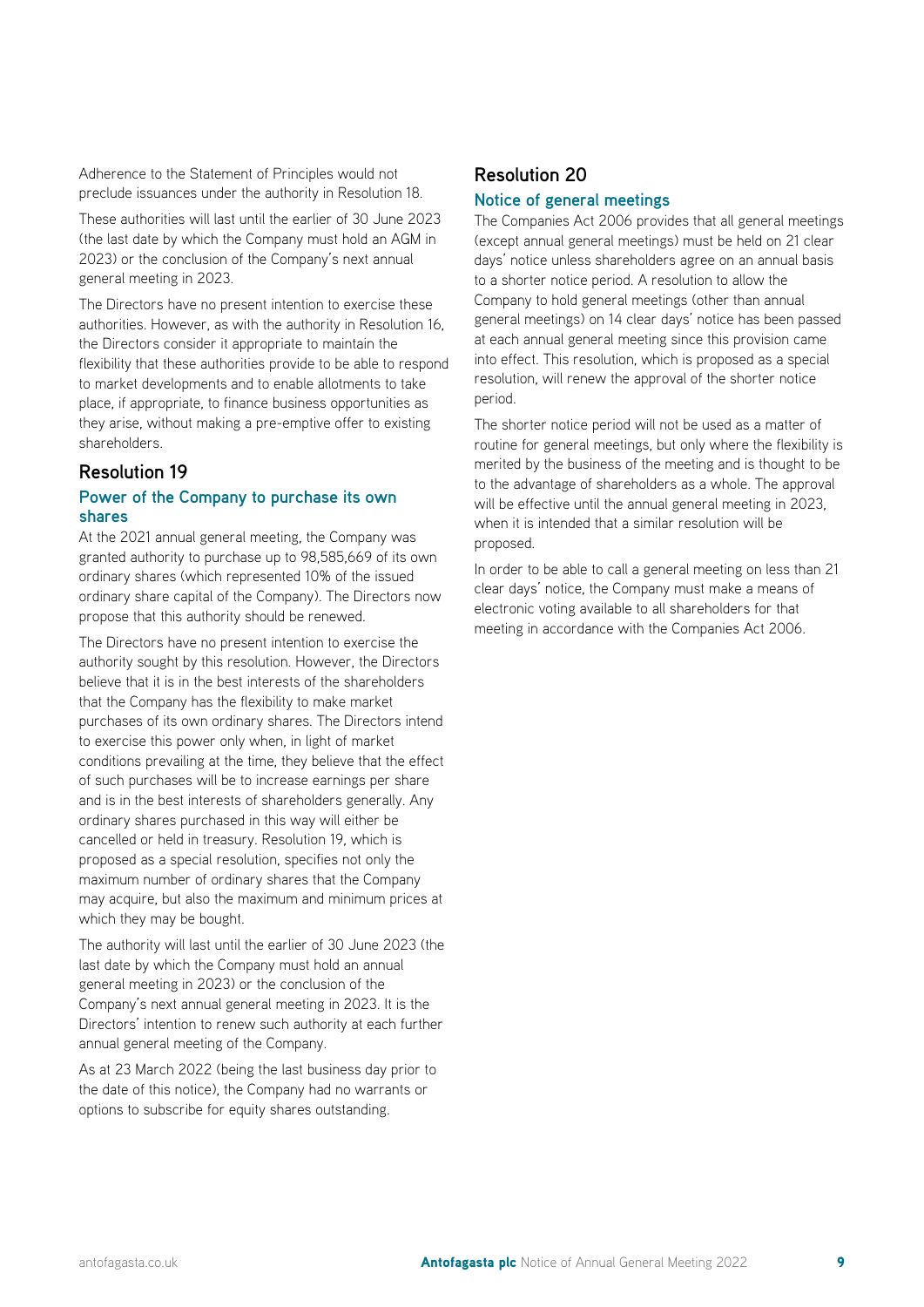### Important notes in relation to the AGM

#### **The following notes explain your general rights as a shareholder and your rights to attend and vote at the AGM, or to appoint someone else to do so on your behalf.**

A shareholder of the Company may attend the AGM in person or, alternatively, the Board is offering electronic facilities for shareholders to attend, participate and vote electronically (further details of which can be found at the end of this notice).

- 1. To be entitled to attend and vote at the meeting either in person or electronically (and for the purposes of determination by the Company of the votes they may cast), shareholders must be registered in the Register of Members of the Company at 6:00 pm on 9 May 2022 (or, in the event of an adjournment, on the date which is two days, excluding any part of a day that is not a working day, before the time of the adjourned meeting). Changes to the Register of Members after the relevant deadline will be disregarded in determining the rights of any person to attend or vote at the meeting.
- 2. A shareholder of the Company is entitled to appoint a proxy to exercise all or any of his/her rights to attend, speak and vote (either in person or electronically) on his/her behalf at the meeting of the Company. A proxy need not be a shareholder of the Company. A shareholder may appoint more than one proxy in relation to the meeting, provided that each proxy is appointed to exercise the rights attached to different shares held by that shareholder. Shareholders are encouraged to vote on the resolutions in advance of the AGM by completing a proxy form appointing the Chairman of the meeting as their proxy, even if they intend to attend the AGM in person or electronically. This is to ensure that their vote is counted if they are unable to attend in person or electronically on the day. Appointing the Chairman of the meeting or another person of their choice as a proxy will not prevent shareholders from attending and voting in person or electronically.
- 3. A proxy form which may be used to appoint one or more proxies and to give them instructions accompanies this notice. If you do not have a proxy form and believe that you should have one, or if you require additional forms, please contact the registrars of the Company, Computershare Investor Services PLC on +44 (0)370 702 0159. To be valid, the purple-striped (or, for preference shareholders, blue-striped) form of proxy and the Power of Attorney or other authority, if any, under which it is signed or a notarially certified copy thereof, must be deposited (or submitted electronically at **https://www.eproxyappointment. com**) with the registrars of the Company, Computershare Investor Services PLC, The Pavilions,

Bridgwater Road, Bristol BS99 6ZY no later than 2:00 pm on 9 May 2022. A proxy form lodged electronically will be invalid unless it is lodged at the electronic address specified in this Note 3.

- 4. A corporation which is a shareholder can appoint one or more corporate representatives who may exercise, on its behalf, all its powers as a shareholder provided that no more than one corporate representative exercises powers over the same shares.
- 5. Any person to whom this notice is sent who is a person nominated under section 146 of the Companies Act 2006 to enjoy information rights (a "**Nominated Person**") may, under an agreement between him/her and the shareholder by whom he/she was nominated, have a right to be appointed (or to have someone else appointed) as a proxy for the meeting. If a Nominated Person has no such proxy appointment right or does not wish to exercise it, he/she may, under any such agreement, have a right to give instructions to the shareholder as to the exercise of voting rights.
- 6. The statement of rights of shareholders in relation to the appointment of proxies in Notes 2 to 4 above does not apply to Nominated Persons. The rights described in these notes can only be exercised by a shareholder of the Company.
- 7. CREST members who wish to appoint a proxy or proxies through the CREST electronic proxy appointment service may do so by using the procedures described in the CREST Manual (available via **www. euroclear.com/en.html**). CREST Personal Members or other CREST sponsored members, and those CREST members who have appointed a service provider(s), should refer to their CREST sponsor or voting service provider(s), who will be able to take the appropriate action on their behalf.

In order for a proxy appointment or instruction made using the CREST service to be valid, the appropriate CREST message (a "**CREST Proxy Instruction**") must be properly authenticated in accordance with Euroclear UK & Ireland Limited's specifications and must contain the information required for such instruction, as described in the CREST Manual (available via **www. euroclear.com/en.html**). The message, regardless of whether it constitutes the appointment of a proxy or is an amendment to the instruction given to a previously appointed proxy must, in order to be valid, be transmitted so as to be received by the Company's agent (ID 3RA50) by the latest time(s) for receipt of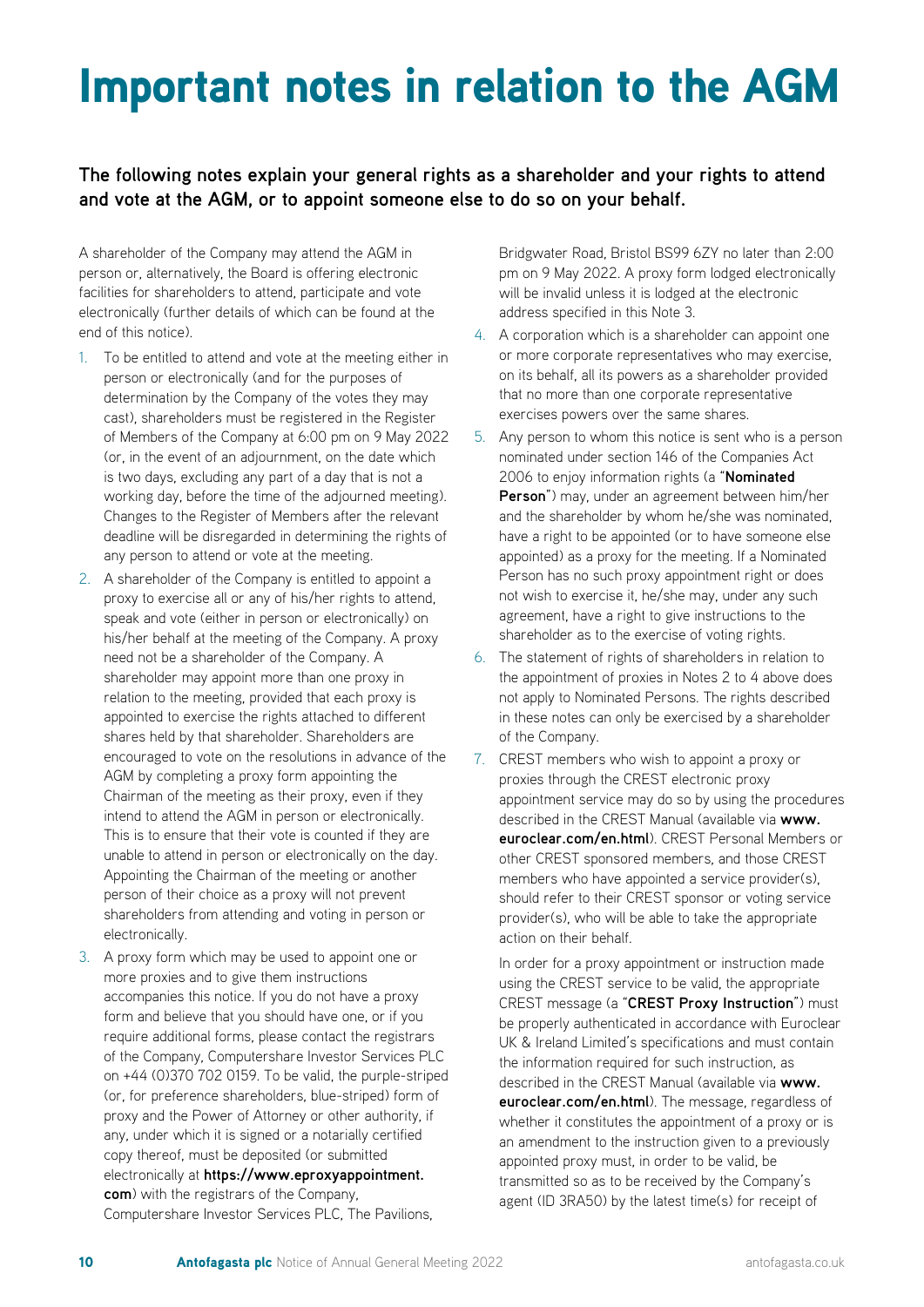proxy appointments specified in the notice of meeting. For this purpose, the time of receipt will be taken to be the time (as determined by the timestamp applied to the message by the CREST Application Host) from which the Company's agent is able to retrieve the message by enquiry to CREST in the manner prescribed by CREST. After this time, any change of instructions to proxies appointed through CREST should be communicated to the appointee through other means.

CREST members and, where applicable, their CREST sponsors or voting service providers should note that Euroclear UK & Ireland Limited does not make available special procedures in CREST for any particular message. Normal system timings and limitations will, therefore, apply in relation to the input of CREST Proxy Instructions. It is the responsibility of the CREST member concerned to take (or, if the CREST member is a CREST personal member or sponsored member or has appointed a voting service provider(s), to procure that his/her CREST sponsor or voting service provider(s) take(s)) such action as shall be necessary to ensure that a message is transmitted by means of the CREST system by any particular time. In this connection, CREST members and, where applicable, their CREST sponsors or voting service providers are referred, in particular, to those sections of the CREST Manual concerning practical limitations of the CREST system and timings.

The Company may treat as invalid a CREST Proxy Instruction in the circumstances set out in Regulation 35(5)(a) of the Uncertificated Securities Regulations 2001.

- 8. The AGM is being held as a hybrid meeting, therefore all resolutions at the AGM will be decided by a poll, as required by the Articles of Association. On a poll, shareholders' votes are counted according to the number of shares held, ensuring an exact result.
- 9. Under section 527 of the Companies Act 2006, shareholders meeting the threshold requirements set out in that section have the right to require the Company to publish on a website a statement setting out any matter relating to: (i) the audit of the Company's accounts (including the auditor's report and the conduct of the audit) that are to be laid before the meeting; or (ii) any circumstance connected with an auditor of the Company ceasing to hold office since the previous meeting at which annual accounts and reports were laid in accordance with section 437 of the Companies Act 2006. The Company may not require the shareholders requesting any such website publication to pay its expenses in complying with section 527 or section 528 of the Companies Act 2006. Where the

Company is required to place a statement on a website under section 527 of the Companies Act 2006, it must forward the statement to the Company's auditor not later than the time when it makes the statement available on the website. The business which may be dealt with at the meeting includes any statement that the Company has been required under section 527 of the Companies Act 2006 to publish on a website.

- 10. Any shareholder attending the meeting has the right to ask questions relating to the business being dealt with at the meeting. The Company must cause to be answered any such question relating to the business being dealt with at the meeting but no such answer need be given if:
	- a. to do so would interfere unduly with the preparation for the meeting or involve the disclosure of confidential information;
	- b. the answer has already been given on a website in the form of an answer to a question; or
	- c. it is undesirable in the interests of the Company or good order of the meeting that the question be answered.
- 11. A copy of this notice, and other information required by section 311A of the Companies Act 2006, can be found at **www.antofagasta.co.uk.**
- 12. Under section 338 and section 338A of the Companies Act 2006, shareholders meeting the threshold requirements in those sections have the right to require the Company: (i) to give, to shareholders of the Company entitled to receive notice of the meeting, notice of a resolution which may properly be moved and is intended to be moved at the meeting; and/or (ii) to include in the business to be dealt with at the meeting any matter (other than a proposed resolution) which may be properly included in the business. A resolution may properly be moved or a matter may properly be included in the business unless (a) (in the case of a resolution only) it would, if passed, be ineffective (whether by reason of inconsistency with any enactment or the Company's constitution or otherwise),(b) it is defamatory of any person, or (c) it is frivolous or vexatious. Such a request may be in hard copy form or in electronic form, must identify the resolution of which notice is to be given or the matter to be included in the business, must be authorised by the person or persons making it, must be received by the Company not later than 28 March 2022, being the date six clear weeks before the meeting, and (in the case of a matter to be included in the business only) must be accompanied by a statement setting out the grounds for the request.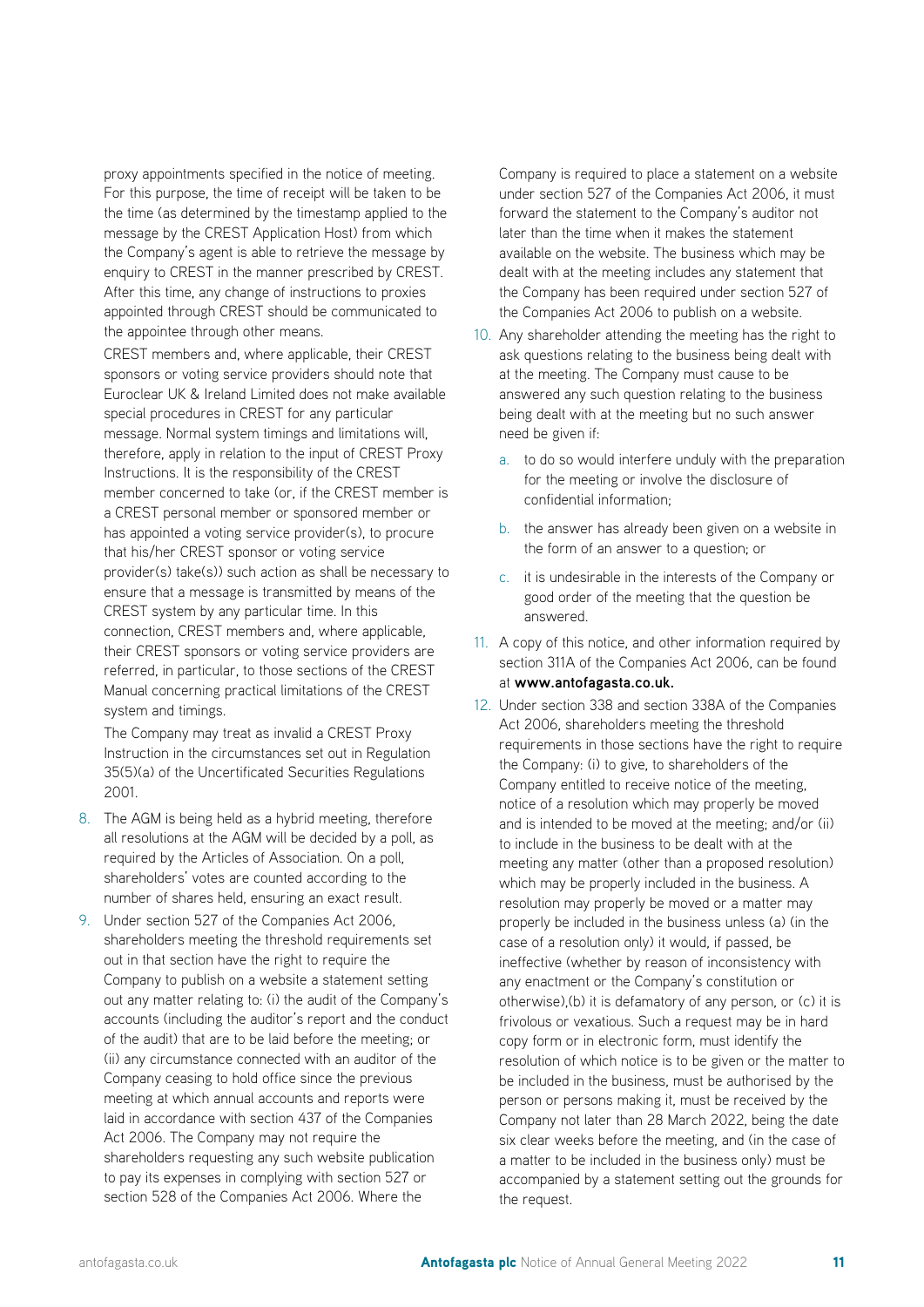- 13. As at 23 March 2022 (being the last business day prior to the date of this notice), the issued share capital of the Company consisted of 985,856,695 ordinary shares carrying one vote each and 2,000,000 5% cumulative preference shares carrying 100 votes each on a poll. Therefore, the total voting rights in the Company as at 23 March 2022 (being the last business day prior to the date of this notice) were 1,185,856,695.
- 14. Copies of the letters of appointment for, and contracts of services with, Directors will be available for inspection (to the extent permitted under applicable UK Government guidance at the relevant time) at:
	- a. the Company's registered office at 103 Mount Street, London W1K 2TJ from the date this circular is dispatched to shareholders until the end of the AGM; and
	- b. Church House Westminster, Dean's Yard, London SW1P 3NZ from 15 minutes before the AGM until the end of the AGM.
- 15. Electronic addresses provided in this notice or any related documentation cannot be used to communicate with the Company for any purpose other than those expressly stated in this notice.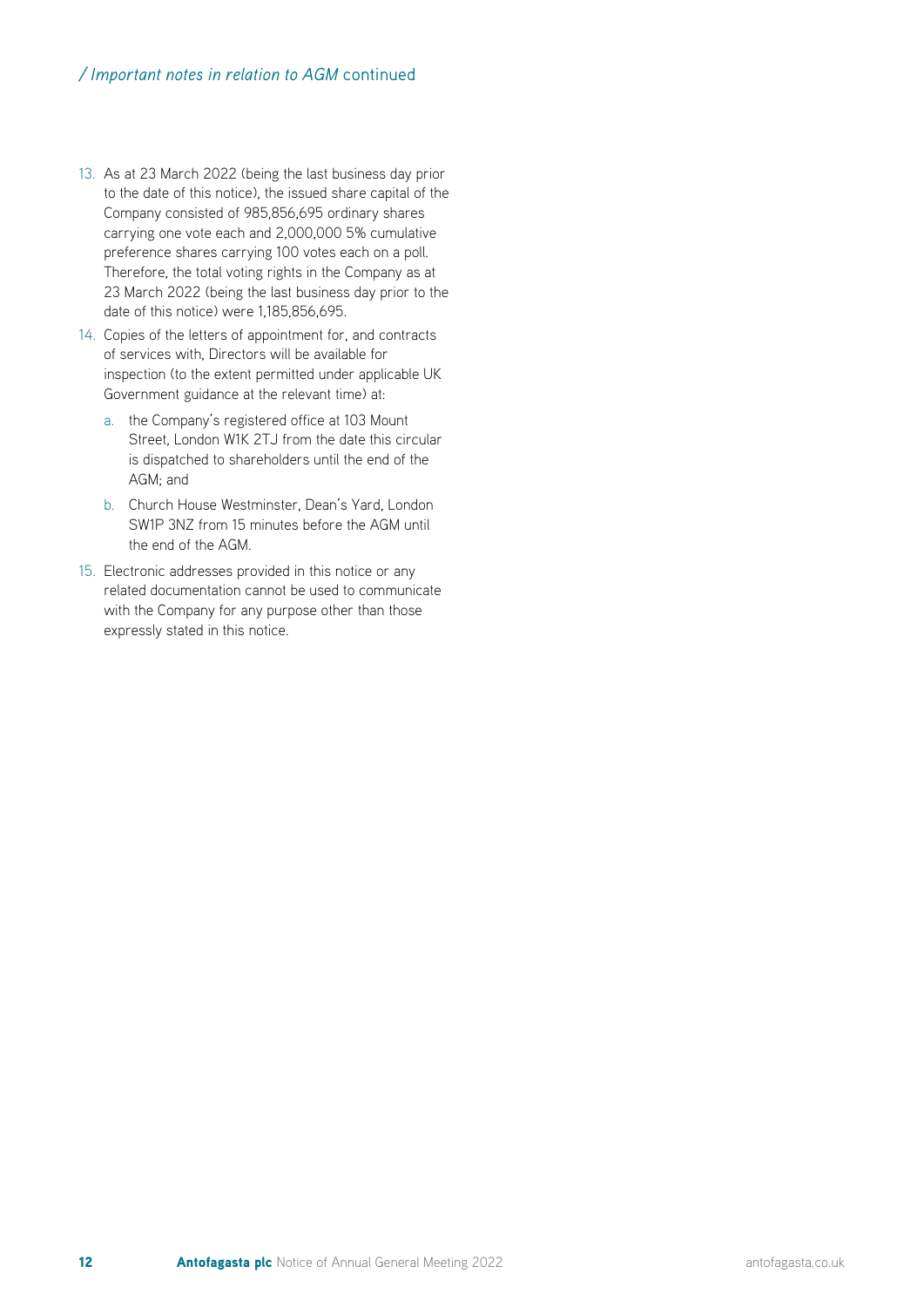# Directors' biographies



#### **Jean-Paul Luksic**

Jean-Paul Luksic is Chairman of the Company and Chair of the Nomination and Governance Committee. He was appointed a Director in 1990 and has over 30 years' experience with Antofagasta. Prior to his appointment as Executive Chairman in 2004, he was Chief Executive Officer of the mining division, in which capacity he oversaw the development of the Los Pelambres and El Tesoro (Centinela Cathodes) mines. He became Non-Executive Chairman in 2014. He is a member of the board of Consejo Minero, the industry body representing the largest mining companies operating in Chile, a non-executive director of Quiñenco S.A. and other listed companies in the Quiñenco group, including Banco de Chile and Sociedad Matriz SAAM S.A., and Member of the board of Centro de Estudios Públicos, a not-for-profit academic foundation in Chile. Jean-Paul Luksic will be 57 at the date of the AGM.

Jean-Paul Luksic continues to lead the Board highly effectively, drawing on his long experience with the Group (in both executive and non-executive roles). This experience and knowledge of the business is central to setting the Company's strategic direction and ensuring its long-term sustainable success.

#### **Tony Jensen**

Tony Jensen was appointed as a Non-Executive Director in 2020. He is the Senior Independent Director, Chair of the Audit and Risk Committee and sits on the Nomination and Governance, and Remuneration and Talent Management Committees. He is a mining engineer with over 35 years of mining experience in the United States and Chile in operational, financial, business development and management roles. Most recently, he served as President and Chief Executive Officer of Royal Gold, Inc. Prior to joining Royal Gold, Inc. in 2003, he held various senior operating positions in the United States and Chile, including as Mine General Manager of the Cortez joint-venture in Nevada, and in treasury, business development and a wide range of other operating roles at Placer Dome in the United States and Chile. He is a director of Black Hills Corporation, a publicly traded regional utility company listed on the New York Stock Exchange, and also a director of the University Advisory Board for the South Dakota School of Mines and Technology. He has previously served on the boards of Royal Gold, Inc. (from 2004 to 2020) and Golden Star Resources Limited (from 2012 to 2017). Tony Jensen will be 60 at the date of the AGM.

The Company benefits from Tony Jensen's extensive knowledge of the global mining industry, together with his operating experience in both Chile and the United States.

#### **Independence**

Tony Jensen's independence was determined by reference to the relevant provisions of the UK Corporate Governance Code. The Board is satisfied that Tony Jensen is independent in character and judgement and that there are no relationships or circumstances which are likely to affect, or could appear to affect, his judgement.

#### **Selection**

The process followed by the Company for Tony Jensen's selection involved the engagement of external recruitment consultants, Spencer Stuart, the global executive search firm, who conducted a thorough search and identified a number of high-quality candidates. The Nomination and Governance Committee recommended the appointment of Tony Jensen to the Board and he became a Non-Executive director on 13 March 2020.

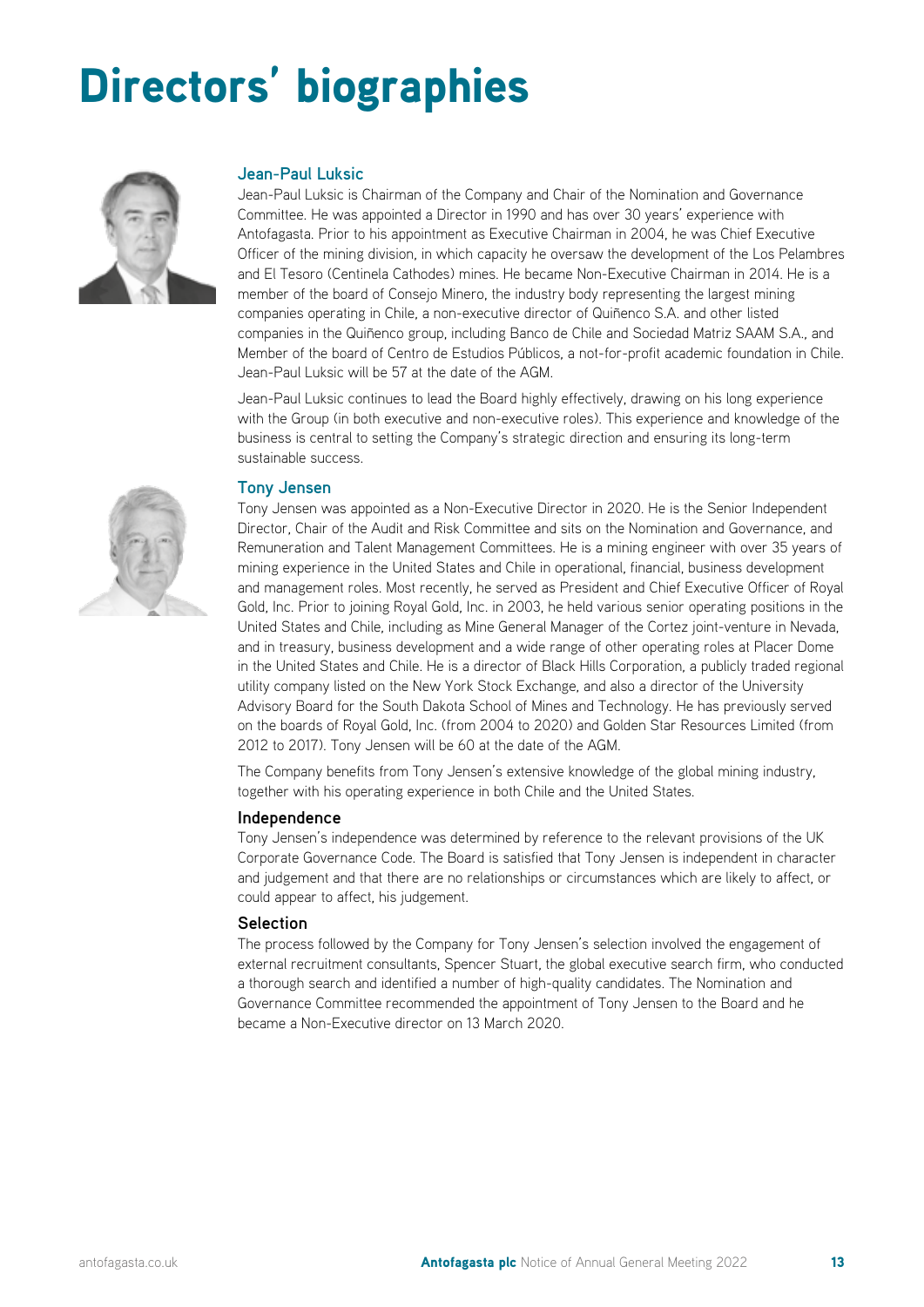

#### **Ramón Jara**

Ramón Jara was appointed as a Non-Executive Director in 2003. He is a member of the Sustainability and Stakeholder Management and Projects Committees. He is a lawyer with considerable legal and commercial experience in Chile and is Chairman of Fundación Minera Los Pelambres and a director of the Fundación Andrónico Luksic A., which are charitable foundations in Chile. Ramón Jara will be 69 at the date of the AGM.

Ramón Jara's extensive legal and business experience, including as a long-standing Director of the Company, enables him to challenge and support the Board on its business performance and strategic decision-making. His specific expertise in legal, regulatory and public affairs matters contribute to the long-term sustainable success of the Company.



#### **Juan Claro**

Juan Claro was appointed as a Non-Executive Director in 2005. He sits on the Sustainability and Stakeholder Management Committee. He has extensive industrial experience in Chile, and has played an active role in the representation of Chilean industrial interests nationally and internationally. He is a former Chairman of the Sociedad de Fomento Fabril (Chilean Society of Industrialists), the Confederación de la Producción y del Comercio (Chilean Business Confederation) and the Consejo Binacional de Negocios Chile-China (Council for Bilateral Business Chile-China). He is currently Chairman of Coca-Cola Andina S.A. and Energía Coyanco S.A., and is a director of Empresas Cementos Melon and Agrosuper. He is also a member of the governing board of Centro de Estudios Públicos, a Chilean not-for-profit academic foundation. Juan Claro will be 71 at the date of the AGM.

Juan Claro has extensive and diverse board-level experience across a range of industries. He brings to the Board strong executive leadership experience and strategic focus and an understanding of key stakeholder and investor issues, which are particularly valuable to shaping the Company's strategy and decision-making.



Andrónico Luksic was appointed as a Non-Executive Director in 2013. He has extensive experience across a range of business sectors throughout Chile, Latin America and Europe. He is Chairman of Quiñenco S.A. and Compañía Cervecerías Unidas S.A., Vice-Chairman of Banco de Chile and Compañía Sudamericana de Vapores S.A., all of which are listed companies in the Quiñenco group. He is also a director of Nexans S.A., a company listed on NYSE Euronext Paris, and la Sociedad de Fomento Fabril (SOFOFA) (a manufacturing development company in Chile) and is a Member of the International Business Leaders Advisory Council of the Mayor of Shanghai, the International Advisory Council of the Brookings Institution, the International Advisory Board of Barrick Gold Corporation, the Advisory Board of the Panama Canal and the Chairman's International Advisory Council of the Council of the Americas. Andrónico Luksic will be 68 at the date of the AGM.

Andrónico Luksic's extensive Chilean and international experience brings great benefits to the Board. His expertise in a number of sectors and his deep understanding of the Company's investor base, combined with his strong leadership and strategic decision-making experience, are important to the Company's long-term sustainable success.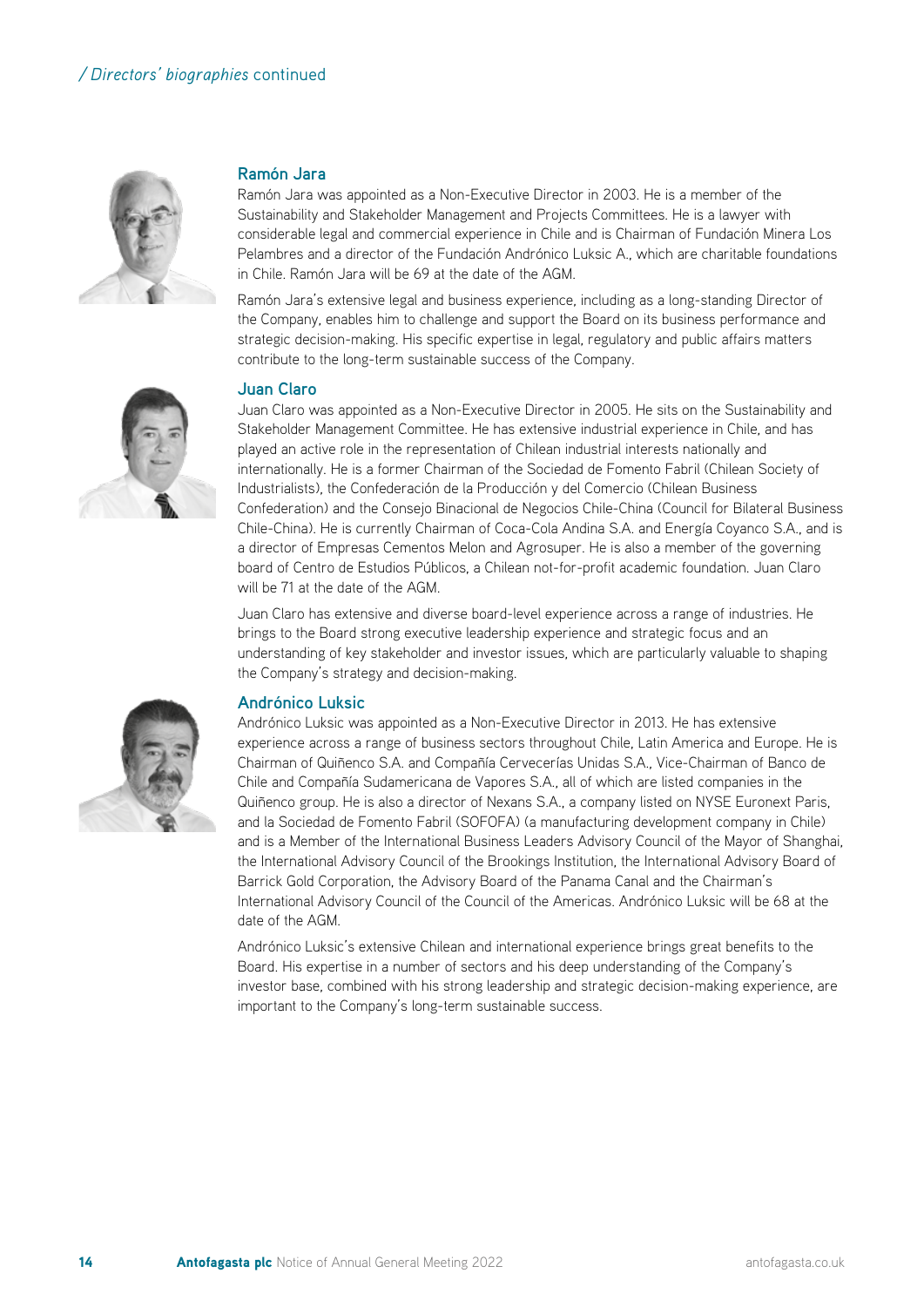

#### **Vivianne Blanlot**

Vivianne Blanlot was appointed as a Non-Executive Director in 2014. She is Chair of the Sustainability and Stakeholder Management Committee and sits on the Nomination and Governance and Remuneration and Talent Management Committees.

She is an economist with extensive experience across the energy, mining, water and environmental sectors in the public and private sectors in Chile. She served as Executive director of Comisión Nacional de Medio Ambiente (the Environmental Agency in Chile), Undersecretary of Comisión Nacional de Energía (National Energy Commission in Chile), Minister of Defence for Chile and as a member of Consejo Para La Transparencia (the Transparency Council), the Chilean body responsible for enforcing transparency in the public sector, among other positions. Vivianne Blanlot is currently a non-executive director of listed energy company Colbún S.A. and listed pulp and packaging company Empresas CMPC S.A. Vivianne Blanlot will be 67 at the date of the AGM.

Vivianne Blanlot brings to the Board expertise from the energy, mining and water sectors. Her extensive experience in the public and private sectors and her understanding of the global economy, environmental matters and key stakeholder and investor issues contribute to the Company's strategy and long-term sustainable success. Her former governmental roles and current other non-executive positions add to the Board's strategic and advisory experience.

#### **Independence**

Vivianne Blanlot's independence was determined by reference to the relevant provisions of the UK Corporate Governance Code. The Board is satisfied that Vivianne Blanlot continues to be independent in character and judgement and that there are no relationships or circumstances which are likely to affect, or could appear to affect, her judgement.

#### **Selection**

The process followed by the Company for Vivianne Blanlot's selection involved the engagement of external recruitment consultants, Egon Zehnder, the global executive search firm, who conducted a thorough search and identified a number of high-quality candidates. The Nomination and Governance Committee recommended the appointment of Vivianne Blanlot to the Board and she became a Non-Executive Director on 27 March 2014.

#### **Relationships**

From June 2014 until July 2015, Vivianne Blanlot and Jorge Bande were both directors of the Chilean Institute of Rational Business Administration (ICARE), a private, not-for-profit organisation whose mission is to promote the principles, values and concepts underlying the development of enterprise and private initiatives as an agent of national progress.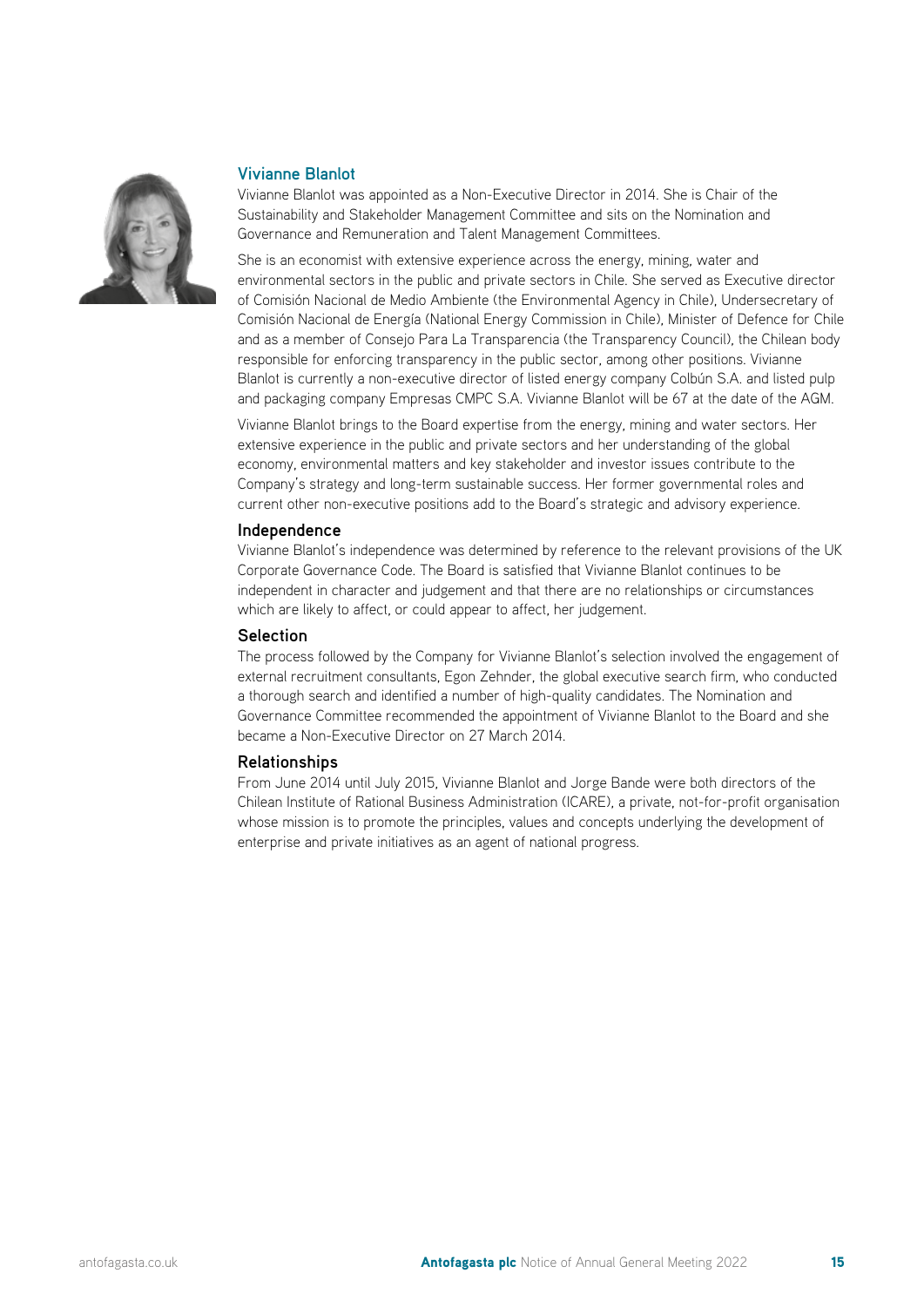

#### **Jorge Bande**

Jorge Bande was appointed as a Non-Executive Director in 2014. He sits on the Audit and Risk, Sustainability and Stakeholder Management and Projects Committees. He is an economist with over 40 years' experience in the mining industry. He co-founded the Centre for Copper and Mining Studies (CESCO), an independent not-for-profit think tank focused on mining policy issues. He was Vice President of Development at, and later a director of, Codelco, CEO of AMP Chile and has advised the World Bank as a Consultant. He was also a member of the Global Agenda Council for Responsible Minerals Resource Management at the World Economic Forum and a member of the Experts Committee for Copper Prices for the Chilean Ministry of Finance.

He is currently a director of CESCO and NextMinerals S.A. and is a professor of the International Post Graduate Programme in Mineral Economics and member of the Advisory Council of the School of Economics and Business at the University of Chile. He was previously a director of a number of other Chilean and international companies including Inversiones Aguas Metropolitanas S.A., Edelnor S.A., Electroandina S.A. (now E-CL S.A.) and Bupa Chile S.A. Jorge Bande will be 69 at the date of the AGM.

Jorge Bande brings to the Board considerable experience from across the energy, mining and water sectors. His understanding of economics and policy further strengthens the depth and range of relevant sector skills and expertise across the Board.

#### **Independence**

Jorge Bande's independence was determined by reference to the relevant provisions of the UK Corporate Governance Code. The Board is satisfied that Jorge Bande continues to be independent in character and judgement and that there are no relationships or circumstances which are likely to affect, or could appear to affect, his judgement.

#### **Selection**

The process followed by the Company for Jorge Bande's selection involved the engagement of external recruitment consultants, Spencer Stuart, the global executive search firm, who conducted a thorough search and identified a number of high-quality candidates. The Nomination and Governance Committee recommended the appointment of Jorge Bande to the Board and he became a Non-Executive Director on 17 December 2014.

#### **Relationships**

As explained above, Jorge Bande and Vivianne Blanlot were both directors of ICARE from June 2014 until July 2015.

From April to December 2014, Jorge Bande and Ramón Jara were both Directors of Empresa Nacional del Petroleo (ENAP), a Chilean state-owned company. Jorge Bande was representing CORFO, the State Development Corporation and Ramón Jara was representing SONAMI, the Chilean Mining Association.

In 1995, AMP, one of Australia's largest institutional investors, through its subsidiary Equatorial Mining Limited (EQM), entered into a joint venture with the Company to develop the El Tesoro (Centinela Cathodes) project. As a result, EQM held a 39% interest in El Tesoro through a Chilean subsidiary, CCM Leonor, until 2006 when the Company acquired EQM. At various stages from 1995 to 2006, Jorge Bande was a Director of EQM and El Tesoro (as an EQM representative), and President and General Manager of CCM Leonor.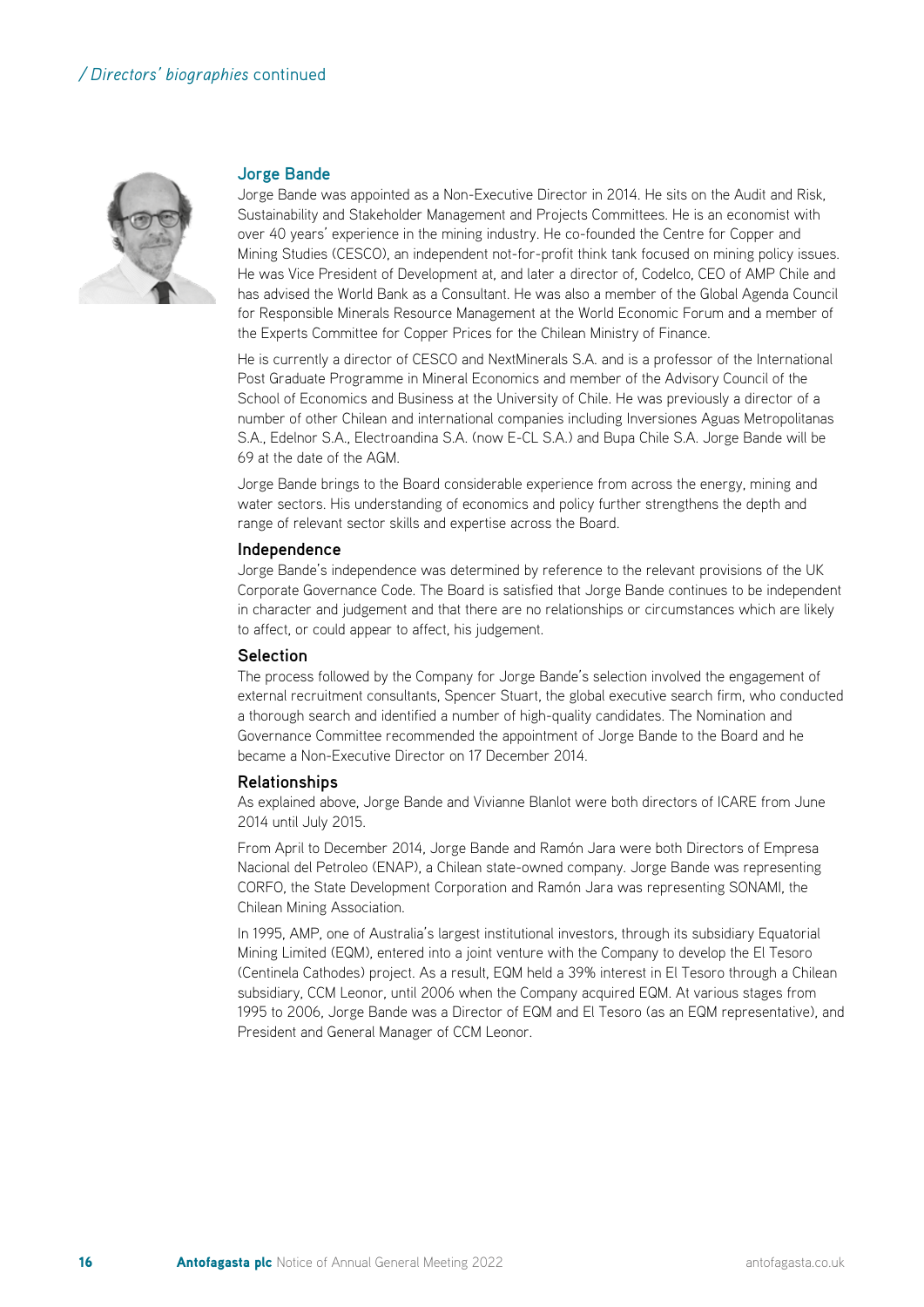

#### **Francisca Castro**

Francisca Castro was appointed as a Non-Executive Director in 2016. She is Chair of the Remuneration and Talent Management Committee and sits on the Audit and Risk Committee. She is a commercial engineer with over 25 years' experience in several industries, including mining, energy, finance and public/private infrastructure projects in the United States and in Chile. Prior to her appointment to the Company's Board, Francisca Castro spent eight years at Codelco, most recently as Executive Vice-President of Strategic Business. Before joining Codelco she spent ten years working in various roles in the Chilean Government. Francisca Castro began her career at the World Bank where she was based in Washington DC for five years. She is currently a director of SalfaCorp SA and the Fraunhofer Chile Research Foundation and is a member of the Chilean Pension Funds Risk Classification Committee and the independent Technical Panel of Chilean Public Works Concessions. Francisca Castro will be 59 at the date of the AGM.

Francisca Castro has diverse business experience across a range of industries, including mining, energy and finance. Her understanding of the interaction between the private and public sectors, together with her strategic decision-making and international experience, enable her to contribute effectively to the long-term sustainable success of the Company.

#### **Independence**

Francisca Castro's independence was determined by reference to the relevant provisions of the UK Corporate Governance Code. The Board is satisfied that Francisca Castro is independent in character and judgement and that there are no relationships or circumstances which are likely to affect, or could appear to affect, her judgement.

#### **Selection**

The process followed by the Company for Francisca Castro's selection involved the engagement of external recruitment consultants, Intertrust Head Hunting, an executive search firm based in Santiago, Chile, who conducted a thorough search and identified a number of high-quality candidates. The Nomination and Governance Committee recommended the appointment of Francisca Castro to the Board and she became a Non-Executive Director with effect from 1 November 2016.



#### **Michael Anglin**

Michael Anglin was appointed as a Non-Executive Director in 2019. He is Chair of the Projects Committee and sits on the Remuneration and Talent Management and Sustainability and Stakeholder Management Committees. He has over 30 years of experience in base metals, with a focus on South American and US operations and mine construction. He spent 22 years with BHP Billiton Limited, most recently serving as Vice President Operations and Chief Operating Officer of the Base Metals Group based in Santiago, Chile, before retiring in 2008. As part of that role, he was responsible for the majority of BHP Billiton's large-scale mines in South America and he has extensive experience in South American government and community relations. He is Chairman of SSR Mining Inc. and holds or has held roles on the Corporate Governance & Nominating Committee, the Safety and Sustainability Committee and the Compensation Committee. He was a director of EmberClear Corp. until 2014. He graduated with a Bachelor of Science (Honours) degree in Mining Engineering from the Royal School of Mines, Imperial College, London, and attained a Master of Science degree from Imperial College, London. Michael Anglin will be 66 at the date of the AGM.

Michael Anglin brings to the Board an extensive knowledge of the mining industry and mining operations in Latin America, the United States and around the world. This wealth of experience, including in operations and development, and his understanding of the challenges and opportunities in the mining industry contribute to the Company's long-term sustainable success.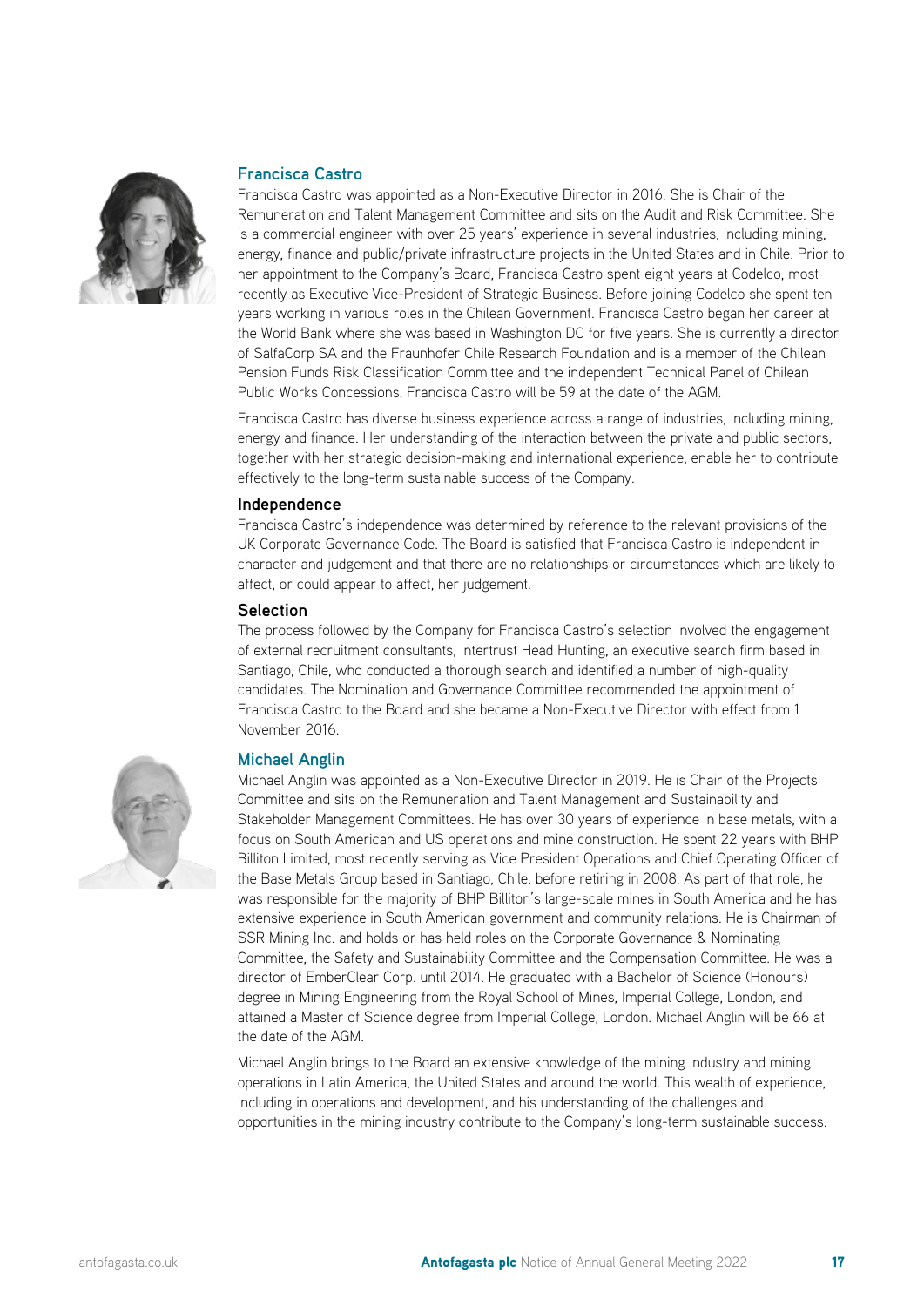#### **Independence**

Michael Anglin's independence was determined by reference to the relevant provisions of the UK Corporate Governance Code. The Board is satisfied that Michael Anglin is independent in character and judgement and that there are no relationships or circumstances which are likely to affect, or could appear to affect, his judgement.

#### **Selection**

The process followed by the Company for Michael Anglin's selection involved the engagement of external recruitment consultants, Spencer Stuart, the global executive search firm, who conducted a thorough search and identified a number of high-quality candidates. The Nomination and Governance Committee recommended the appointment of Michael Anglin to the Board and he became a Non-Executive Director with effect from 1 May 2019.

#### **Eugenia Parot**

Eugenia Parot was appointed as a Non-Executive Director in 2021. She sits on the Sustainability and Stakeholder Management, and Projects Committees. She has over 35 years of experience working for leading engineering and consulting companies providing services to the largest mining projects in Latin America in the areas of environment, sustainability and mine waste management. For the last 15 years of her executive career she worked with Canada-based global firm Golder Associates ("Golder"), retiring as Vice President of Latin America in February 2020, a position she held for four years, having previously been Regional President for South America for six years and Managing Director in Chile for two years before that. During her time with Golder, she served as a Director on Golder's holding company board where she was a member of the Audit and Finance, and Investments Committees. She was also Chair of the boards of Golder Associates South America Limited and Golder companies in Chile, Peru and Argentina. She has a degree in Civil Biochemical Engineering from the Pontificia Universidad Católica de Valparaíso and accreditation as an Environmental Auditor from CDG (Carl Duisberg Gesellschaft). Eugenia Parot will be 62 at the date of the AGM.

Eugenia Parot brings to the Board considerable leadership and technical mining, environmental and sustainability experience. This experience, including in technical matters concerning mining projects and operations, and her understanding of the mining industry contribute to the Company's long-term sustainable success.

#### **Independence**

Eugenia Parot's independence was determined by reference to the relevant provisions of the UK Corporate Governance Code. The Board is satisfied that Eugenia Parot is independent in character and judgement and that there are no relationships or circumstances which are likely to affect, or could appear to affect, her judgement.

#### **Selection**

The process followed by the Company for Eugenia Parot's selection involved the engagement of external recruitment consultants, Spencer Stuart, the global executive search firm, who conducted a thorough search and identified a number of high-quality candidates. The Nomination and Governance Committee recommended the appointment of Eugenia Parot to the Board and she became a Non-Executive director on 20 April 2021.

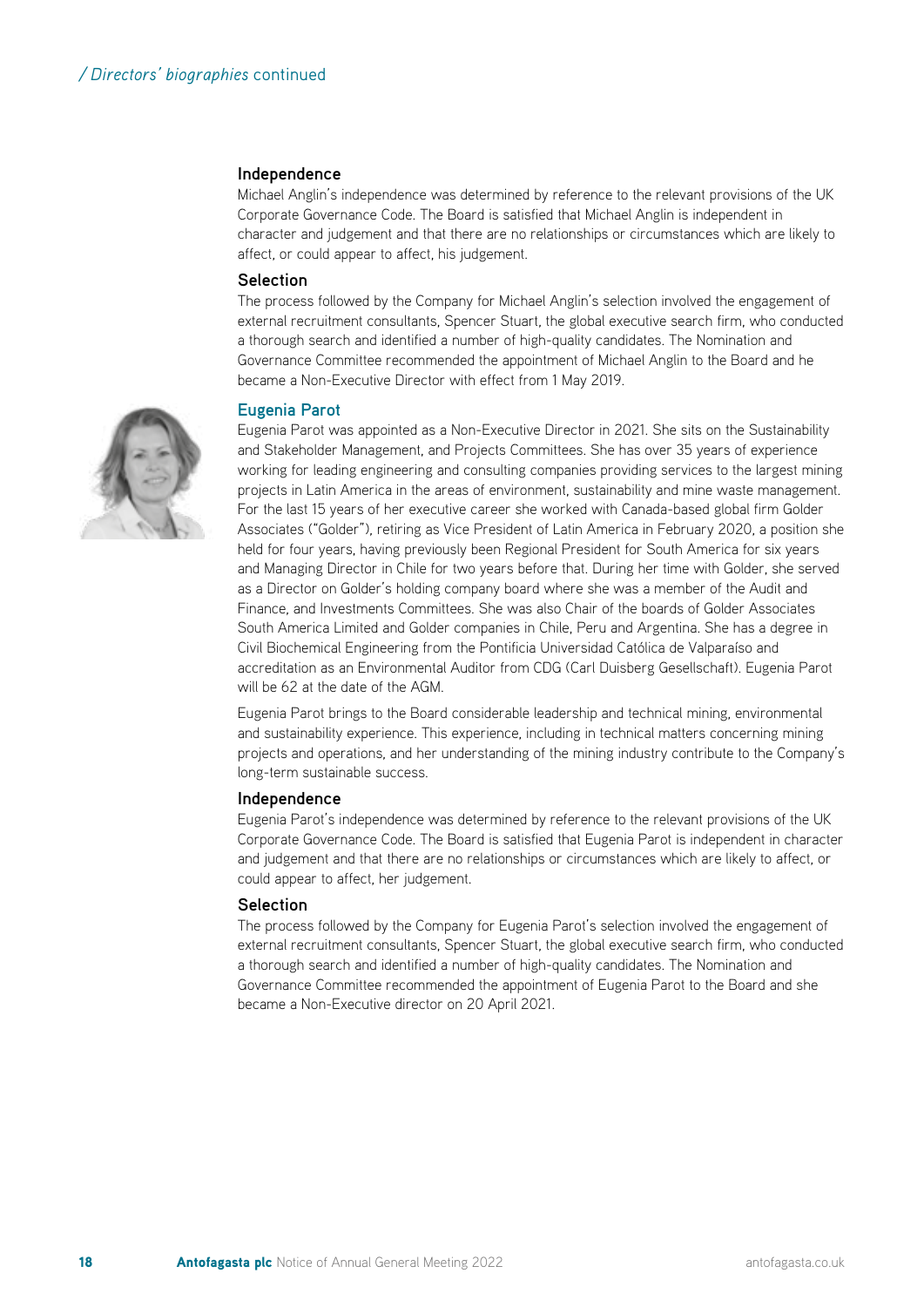### How to access the Annual General Meeting electronically

#### **Antofagasta plc Annual General Meeting Meeting ID: 187-394-182**

#### **Meeting Access**

The Meeting ID this year will be: **187-394-182**

Shareholders can participate in the meeting remotely, via: **https://web.lumiagm.com/187-394-182**. This can be accessed online using the latest version of Chrome, Firefox, Edge and Safari on your PC, laptop, tablet or smartphone. On accessing the meeting platform, you will be asked to enter your unique SRN and PIN. These can be found printed on your form of proxy. If you are unable to access your SRN or PIN please contact the Company's registrar, Computershare Investor Services PLC, by calling the shareholder helpline on +44 (0) 370 702 0159. Lines are open 8.30 am to 5.30 pm Monday to Friday (excluding UK public holidays).

Duly appointed proxies and corporate representatives should contact the registrars of the Company, Computershare Investor Services PLC before 5.30 pm on 9 May 2022 to receive a unique username and PIN to access the Lumi AGM website.

Access to the meeting will be available from 1:30 pm on 11 May 2022.

#### **Broadcast**

If you are viewing the meeting on a mobile device and would like to listen to the broadcast, press the broadcast icon at the bottom of the screen.

If you are viewing the meeting on a computer, the broadcast will appear at the side automatically once the meeting has started.

#### **Voting**

Once voting has opened at the start of the AGM, the polling icon will appear on the navigation bar. From here, the resolutions and voting choices will be displayed.

Select the option which corresponds with how you wish to vote – "FOR", "AGAINST" or "VOTE WITHHELD". Once you have selected your choice, the option will change colour and a confirmation message will appear to indicate your vote has been cast and received. There is no submit button. If you make a mistake or wish to change your vote, simply select the correct choice. If you wish to "cancel" your vote, select the "cancel" button. You will be able to do this at any time whilst the poll remains open.

#### **Questions**

Questions for the Board can be submitted in advance of the AGM by emailing **cosec@antofagasta.co.uk** by no later than 5.00 pm on 10 May 2022 or on the day via the Lumi platform.

Questions on the day can be submitted as text by selecting the messaging icon on the Lumi platform or verbally via teleconference using the details provided on the Lumi platform at the start of the meeting.

If you ask a question via teleconference, please ensure that the broadcast on the website is muted to avoid interference when asking your question. The teleconference is only for asking questions. You should continue to listen and watch the meeting via the broadcast.

Questions sent via email or the Lumi platform will be moderated to avoid repetition and ensure the smooth running of the meeting.

#### **Requirements**

An internet connection is required at all times in order to allow you to watch and listen to the broadcast and to submit written questions. It is your responsibility to ensure you remain connected for the duration of the relevant meetings.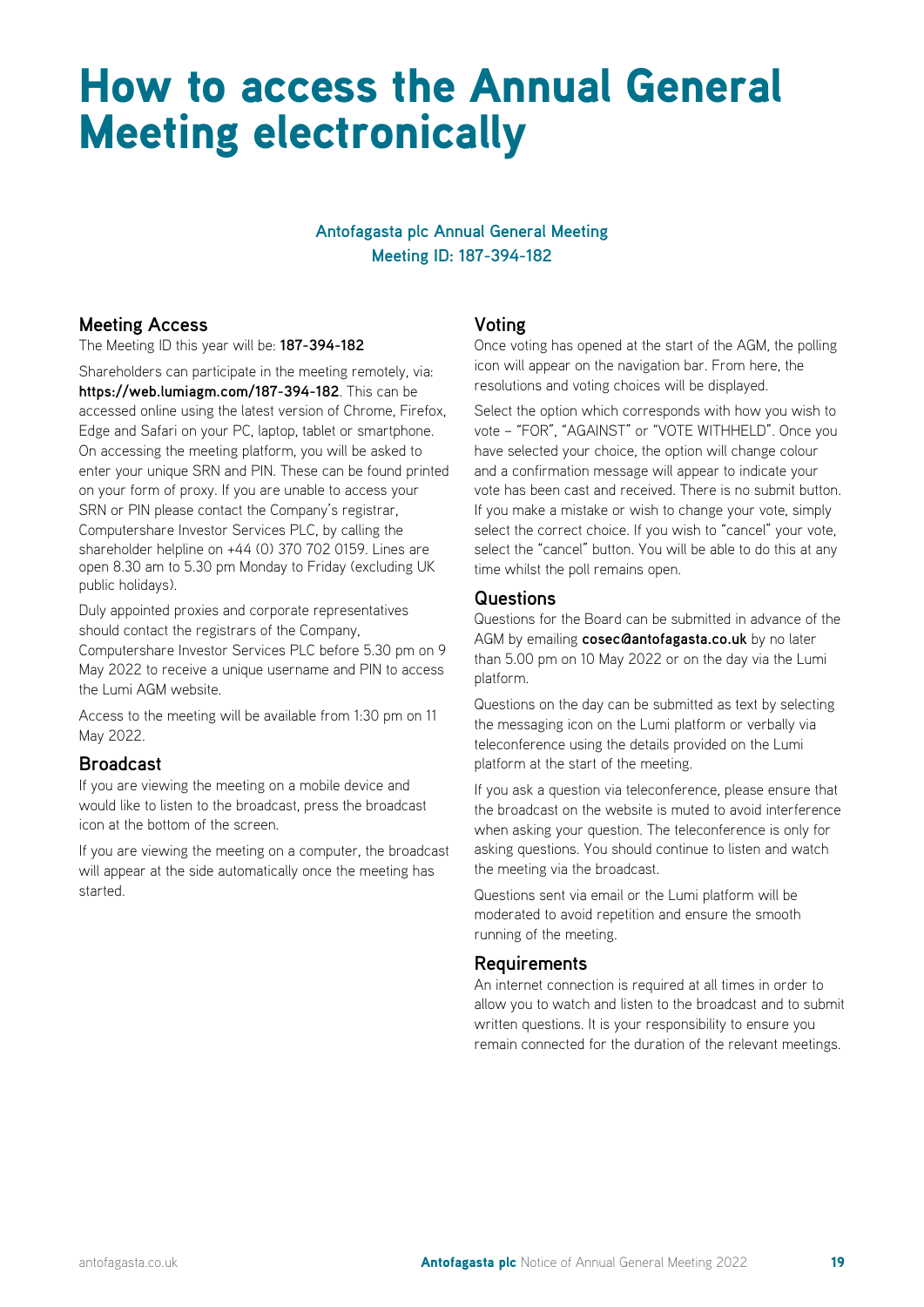#### **WEBSITE**

Antofagasta plc's annual and half-yearly financial reports, press releases and other presentations are available on the Group's website at **www.antofagasta.co.uk.**

#### **REGISTERED OFFICE**

Antofagasta plc 103 Mount Street, London W1K 2TJ, United Kingdom Tel: +44 (0) 20 7808 0988

#### **SANTIAGO OFFICE**

Antofagasta Minerals S.A. Av. Apoquindo 4001 – Piso 18 Las Condes, Santiago, Chile Tel: +562 2798 7000

#### **REGISTERED NUMBER** 1627889

#### **TIME AND LOCATION OF THE AGM**

11 May 2022, 2:00 pm

11 may 2022, 2:00 pm<br>To be held as a hybrid meeting at Church House To be held as a hybrid meeting at Church House<br>Westminster, Dean's Yard, London SW1P 3NZ and electronically by live broadcast using the Lumi platform.



#### **ELECTRONIC COMMUNICATION**

Shareholders may elect to receive communications from the Company electronically via email and the internet. Electronic communication provides a saving in terms of both costs and environmental resources. To register for the service, shareholders should log on to **https://www.uk.computershare.com/ Investor/#Home**

#### **ELECTRONIC PROXY VOTING**

To lodge your proxy votes for the AGM via the internet, log on to **https://www.eproxyappointment.com.**

You will need the Control Number, Shareholder Reference Number and Personal Identification Number printed on your form of proxy.

#### **SHAREHOLDER ENQUIRIES**

Enquiries relating to shareholdings should be made to the Company's Registrars, Computershare Investor Services PLC at the address set out below.

#### **REGISTRARS**

Computershare Investor Services PLC The Pavilions, Bridgwater Road Bristol BS99 6ZY United Kingdom Tel: +44 (0) 370 702 0159

**www.computershare.com.**